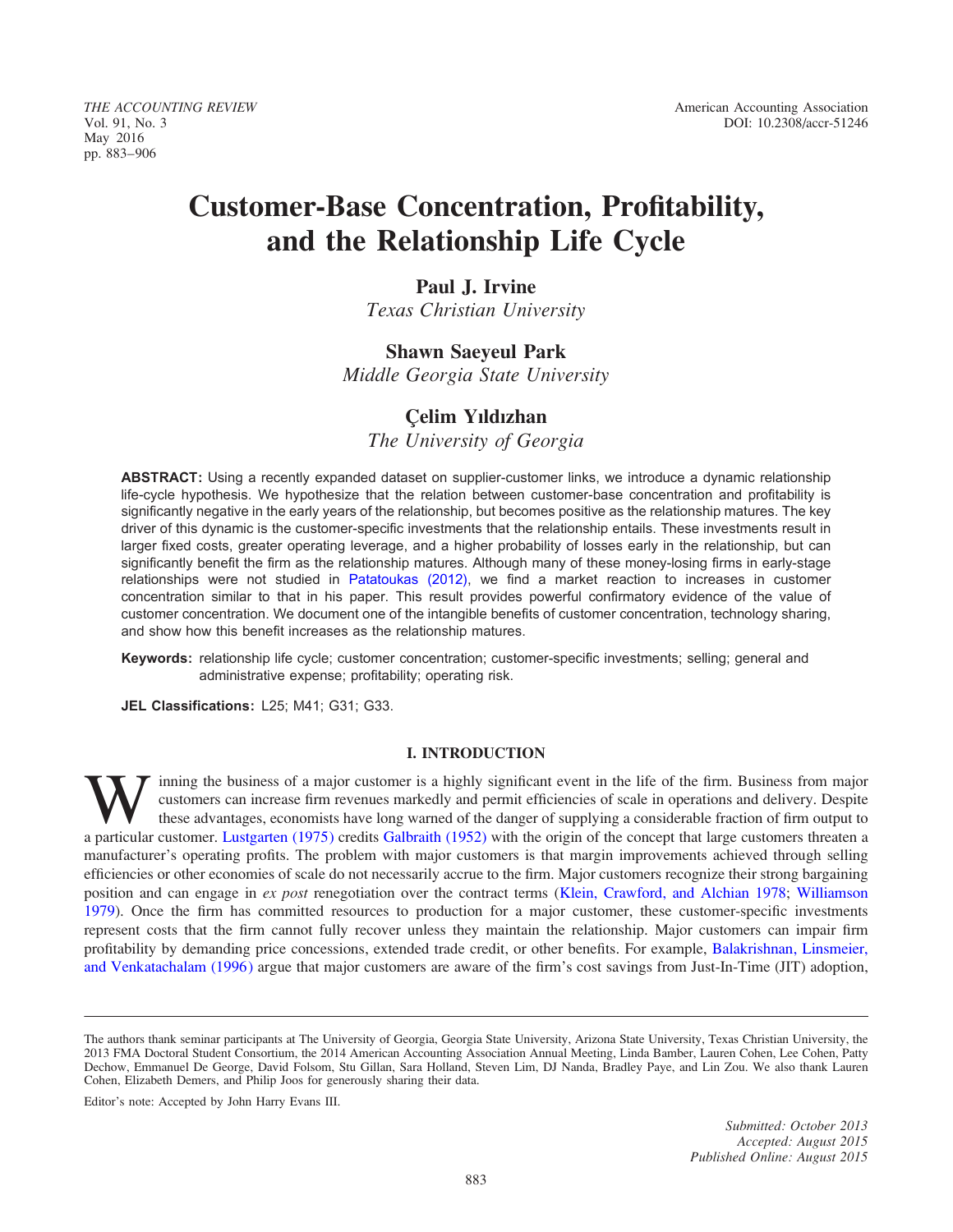and that subsequent customer demands for concessions prevent the adopters from improving profitability.<sup>1</sup> In his empirical study of customer concentration, [Lustgarten \(1975\)](#page-23-0) concludes that at the industry level, high customer concentration reduces firm profitability.

[Patatoukas \(2012\)](#page-23-0) challenges the conventional wisdom that customer concentration impairs firm profitability. Using Statement of Financial Accounting Standards (SFAS) 14 and Securities and Exchange Commission (SEC) Reg S-K mandated disaggregated revenue disclosures available from Compustat, he creates a firm-specific measure of customer concentration and finds a positive relation between customer concentration and accounting rates of return. [Patatoukas \(2012\)](#page-23-0) points out that focusing exclusively on customer concentration and gross margins can obscure the effects of customer concentration on key valuation metrics, such as return on assets. Highlighting the ability of the DuPont profitability analysis to make this point, he follows earlier studies on firm profitability [\(Fairfield and Yohn 2001](#page-23-0); [Soliman 2008\)](#page-23-0) by focusing on firms with positive operating performance. In this sample, he finds that firms with higher customer concentration have higher return on assets, lower selling, general, and administrative (SG&A) expenses, and enhanced asset turnover rates. [Patatoukas \(2012\)](#page-23-0) further documents an intertemporal relation between changes in customer concentration and key operating variables that are consistent with his static analysis. A powerful confirmatory result is that stock prices react positively to changes in customer concentration, supporting the contention that customer concentration improves firm fundamentals.

Patatoukas' (2012) findings clearly illustrate that the conventional wisdom regarding the effects of customer concentration is flawed, thus challenging researchers to develop a more complete understanding of the effects of major customer relationships. To accomplish this, we apply the concept of the relationship life cycle, one of the fundamental postulates in the management and marketing literatures [\(Dwyer, Schurr, and Oh 1987](#page-23-0); [Wilson 1995](#page-23-0)). The dynamic interaction of customers and suppliers suggests that costs and benefits to the firm could change as the relationship develops and matures. Using this concept, we seek to understand whether the strength and economic direction of Patatoukas' (2012) findings vary over the relationship life cycle. Our results suggest that the solution to the divergent results in the literature can be explained by focusing on when customer concentration improves profitability, rather than whether customer concentration improves profitability.<sup>2</sup>

We take advantage of a recent expansion in the Compustat disaggregated revenue disclosures to vastly extend the empirical analysis of the relationship life cycle. Existing papers on the relationship life cycle, such as [Jap and Anderson \(2007\),](#page-23-0) use point-in-time surveys to infer attributes of the different stages in supplier-customer relationships. We show how the relation between customer concentration and accounting measures changes as the relationship matures. We confirm the important economic insight in [Patatoukas \(2012\)](#page-23-0) that customer concentration can lead to improved profitability. Yet our conclusions are, in some ways, broader because firms in the early stages of their relationship often exhibit markedly different characteristics than the more mature relationships examined in [Patatoukas \(2012\).](#page-23-0) Firms early in a major customer relationship tend to be younger, with their sales more dependent on major customers, and they make considerable investments in customer-specific assets. Because these investments induce considerable operating risk early in the life cycle, such firms have a greater probability of negative earnings, and they exhibit greater demand uncertainty. These differences highlight the dynamic nature of the relationship between customer concentration and firm performance. We maintain that to fully understand the effects of customer concentration on firm profitability, it is necessary to understand the life cycle of the relationship.

Notably, we find that despite the initial adverse effect of higher customer concentration on return on assets and SG&A expenses, stock prices respond positively to changes in customer concentration. In fact, the contemporaneous return result in our expanded sample is remarkably close to that in [Patatoukas \(2012\)](#page-23-0). This confirms the contention that increases in customer concentration are generally perceived by investors as good news for the firm. Our ability to document the positive returns associated with increases in customer concentration, despite the inclusion of negative operating earnings firms, provides strong confirmation of Patatoukas' (2012) conclusions on the value relevance of major customer relationships.

The importance of customer-specific SG&A investments [\(Williamson 1979](#page-23-0); [Anderson, Banker, and Janakiraman 2003\)](#page-22-0) drives many of the effects of the relationship life cycle on firm profitability. We find that early in the relationship, firms with higher customer concentration make greater customer-specific SG&A investments, believing that such investments will eventually produce higher profits. However, customer-specific SG&A expenses are, by definition, less transferable than general SG&A investments and, thus, increase a firm's fixed SG&A costs, leading to higher operating leverage and a greater probability of negative earnings. Firms with high customer concentration are initially significantly more likely to incur losses than firms with lower levels of customer concentration (54.1 percent to 36.0 percent). These risks decline as the relationship matures and, eventually, firms with high levels of customer concentration are rewarded with higher operating profits and lower operating risk. Consistent with our contentions, as the relationship matures, the probability of negative earnings significantly

of customer concentration lead to improved performance in the subsequent year demonstrates the necessity of investigating the dynamics of the customer-supplier relation. This paper develops the relationship life cycle as a framework for examining these dynamics.



Recently, [Ng \(2013\)](#page-23-0) relates the example of Procter & Gamble, who plan to extend the time they take to pay suppliers from 45 days to 75 days.<br>[Patatoukas \(2012\)](#page-23-0) suggests that learning to coordinate operations is likely to pr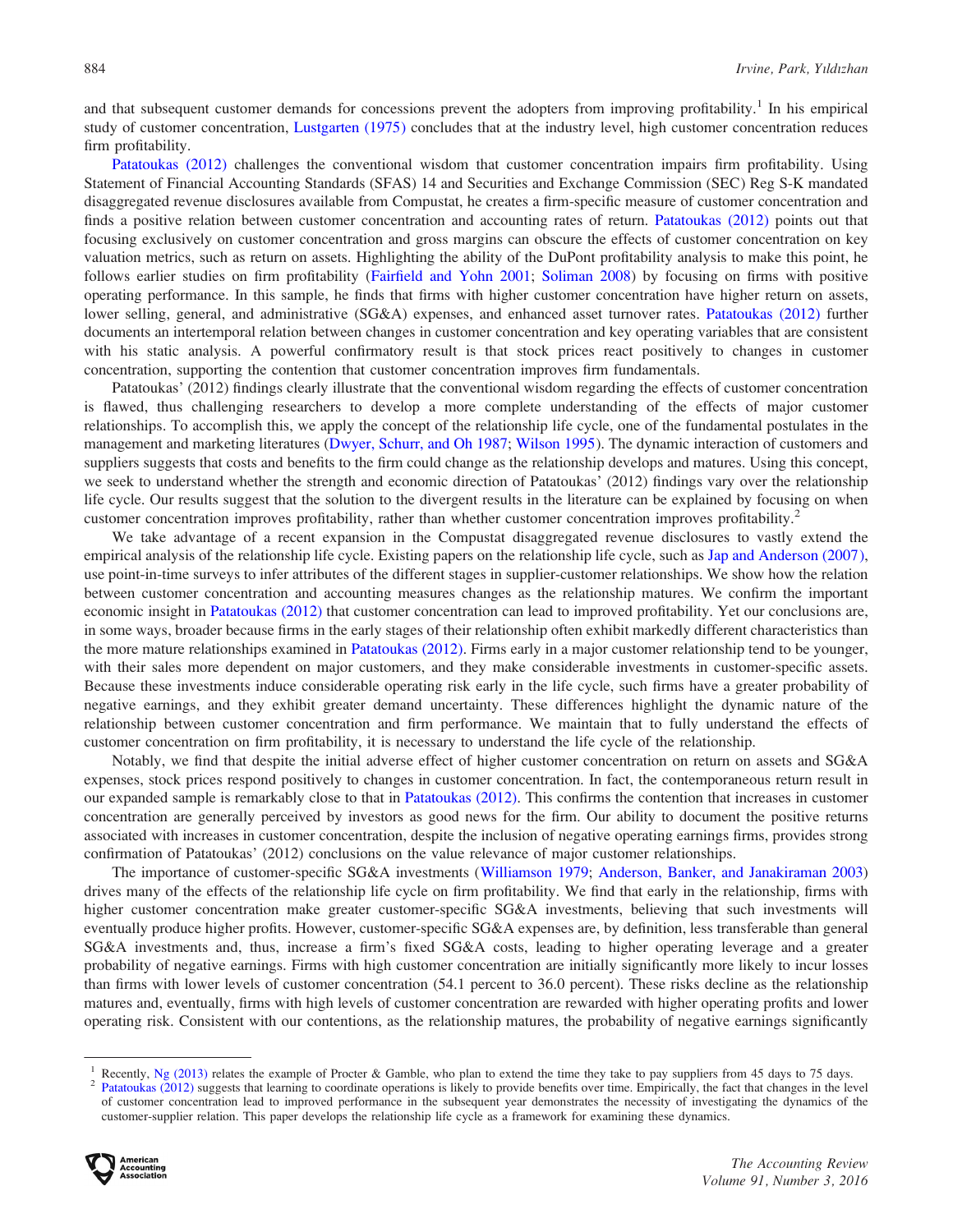declines. Notably, for suppliers in mature relationships, we find that the probability of negative earnings is lower (24.6 percent) for high customer concentration firms than it is for low customer concentration firms (25.9 percent). These results show that the relation between customer concentration and firms' operating risk and profitability largely reflects the differing costs and benefits that occur throughout the relationship life cycle.

Facing initial increases in operating leverage, a major customer relationship is a risky choice for firms. However, customer concentration can lead to operating efficiencies and the possibility of achieving higher profits in the future. By examining a subsample of firms where the age of the supplier-customer link can be identified, we find a number of results that are consistent with our relationship life-cycle hypothesis. We document an important benefit from having a major customer by showing that the initial year of the relationship leads to significant growth in firm sales. We also find that as the relationship matures, the initial adverse effects of customer concentration reverse, leading to lower cost of credit, increasing technology transfers, and improvements in firm operating margins and profitability. The initial relationship-specific costs from major customers eventually provide significant benefits to the firm.

The major contribution of this paper is to identify how the costs and benefits of customer concentration vary over the relationship life cycle. Knowledge of both the costs and benefits of customer concentration is important to managers making the crucial decision of whether to make the customer-specific investments required by a major customer. Our paper significantly expands the empirical analysis of the relationship life cycle, highlighting the usefulness of these customer revenue disclosures for economic analysis. Further, we extend the ability of Patatoukas' (2012) framework to illustrate how this information about customer concentration affects accounting measures of firm operations.

#### II. HYPOTHESIS DEVELOPMENT

There is an inherent tension in the relationship between the firm and a major customer. The traditional view contends that major customers can extract benefits from their suppliers and, thus, lower the supplier's profitability. However, there are several reasons why major customers could also be beneficial to the supplying firm. All orders are different, in some combination of their design, manufacturing process, or logistical delivery. Meeting the demands of many small customers is expensive and firms can achieve economies of scale from dealing with a few major customers. Although a number of small orders can produce the same total sales as a single large order, the supplying firm faces the problem of customer retention and acquisition. Because customer acquisition can be expensive, by dealing with a few major customers, firms can potentially reduce these costs. [Cohen](#page-23-0) [and Schmidt \(2009\)](#page-23-0) document some of the benefits of attracting large clients, and [Carlton \(1978\)](#page-23-0) outlines how a lower customer-per-firm ratio helps the firm coordinate pricing and production decisions. [Jap and Ganesan \(2000\),](#page-23-0) [Fee, Hadlock and](#page-23-0) [Thomas \(2006\)](#page-23-0), and [Costello \(2013\)](#page-23-0) show how covenant restrictions and customer equity stakes can alleviate contracting problems arising in the relationship.

Empirically, [Lustgarten \(1975\)](#page-23-0) finds that customer concentration reduces profitability, but [Newmark \(1989\)](#page-23-0) claims that [Lustgarten's \(1975\)](#page-23-0) use of plant-based price-cost margin as a profitability measure fails to properly control for transfer prices. [Patatoukas \(2012\)](#page-23-0) provides a framework for examining the effects of customer concentration on profitability at the firm level and uses Compustat data on major customers to greatly expand the breadth of analysis. He finds that customer concentration leads to higher firm profitability through efficiencies in SG&A expenses, inventory turnover, and cash conversion improvements.

However, [Patatoukas \(2012\)](#page-23-0) follows prior literature on firm profitability by excluding negative operating margin firms from his analysis. Our preliminary examination of negative operating margin firms suggests that these firms are much more likely to be in the early stages of a long-term relationship with a major customer, and that they can exhibit markedly different customer-related costs than firms in later stages of a relationship. Indeed, even in Patatoukas' (2012) sample of positive operating margin firms, his intertemporal analysis of changes in customer concentration suggest that dynamics are important, as efficiency gains are likely to flow gradually through the firm's financial reporting system. To add structure to this observation, we hypothesize that the relation between customer concentration and firms' operating risk and performance largely reflect the different costs and benefits that occur throughout the relationship life cycle.

[Wilson \(1995\)](#page-23-0) argues that insights from cross-sectional analysis do not always reveal the underlying dynamics of the relationship life cycle. We hypothesize that these dynamics affect the relation between customer concentration and firm profitability. Because accounting research has not previously addressed how the relationship life cycle affects firms' operating risk and performance, we draw on the literature in marketing and management to construct our hypotheses. This literature primarily focuses on the impact of major suppliers on smaller retailers, rather than major customers on smaller suppliers. However, from the theoretical and survey evidence, we can infer general principles to guide our exploration of how the relationship life cycle affects firm profitability. The limited accounting research that addresses life-cycle issues ([Anthony and](#page-22-0) [Ramesh 1992](#page-22-0); [Dickinson 2011\)](#page-23-0) examines the life cycle of the firm rather than the life cycle of major customer relationships.

[Dwyer et al. \(1987\)](#page-23-0) develop an influential theory of the relationship life cycle that characterizes the relationship as a marriage of buyer and seller that moves through several distinct stages. Like a marriage, a major customer relationship implies

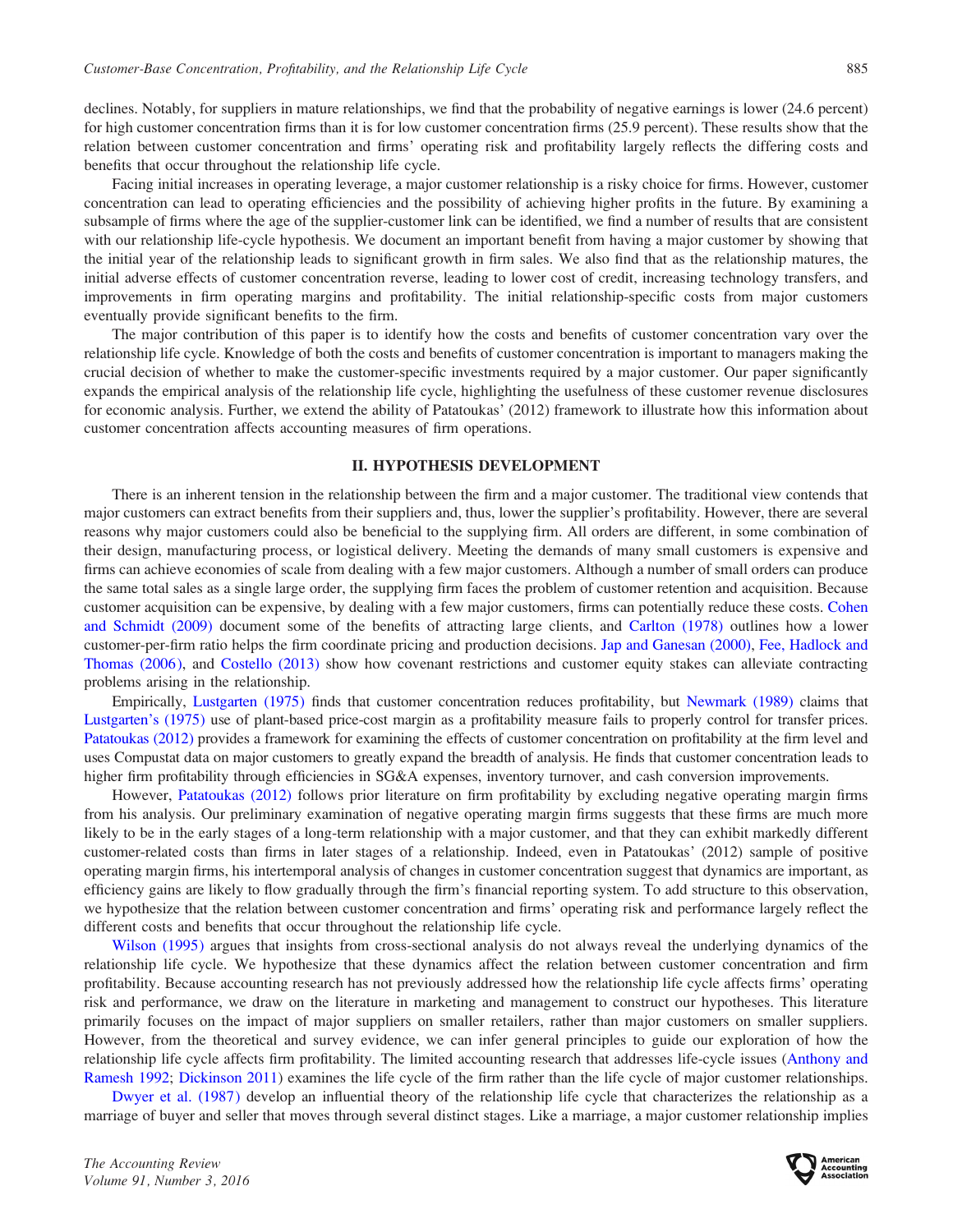certain restrictions on outside opportunities. These restrictions, in the form of relationship-specific investments, are the key to [Wilson's \(1995\)](#page-23-0) contention that the success of the relationship can vary dynamically, presenting the firm with different costs and benefits at different stages of the relationship. Such relationship-specific investments provide potential value, but also increase operating risk. [Wilson \(1995\)](#page-23-0) specifies that relationship-specific investments are maximized relatively early in the relationship, during the build-up phase, as they are necessary to maximize value creation in the later maturity stage. This contention is key as our hypothesis predicts that early relationship-specific investments lead to different stages, with different costs and benefits, in the life cycle of the relationship.<sup>3</sup>

Empirical work confirms that the costs and benefits of working with a major customer change over time. [Kalwani and](#page-23-0) [Narayandas \(1995\)](#page-23-0) use a small sample of firms to examine whether long-term relationships are superior to discrete transactions. Although they do not specifically examine major customer relationships, several of their findings are suggestive. They find that firms in long-term relationships often make relationship-specific investments—substantial investments that have little or no value outside the relationship. Over time, firms expect to benefit from process improvements and relationship-specific scale economies, eventually lowering costs. [Kalwani and Narayandas \(1995\)](#page-23-0) find that such suppliers are able to achieve profitability by reducing SG&A expenses to a greater extent than their transaction-based counterparts. [Jap and Anderson \(2007\)](#page-23-0) and [Eggert,](#page-23-0) [Ulaga, and Schultz \(2006\)](#page-23-0) use survey data to identify distinct stages in the supplier-customer relationship theorized by [Dwyer](#page-23-0) [et al. \(1987\)](#page-23-0). These papers provide evidence on how costs and profitability change as the relationship moves through different stages. [Jap and Anderson \(2007\)](#page-23-0) find that the mature phase of the relationship can last for a considerable period and suggest that this reflects the fact that relationship-specific investments can provide long-term benefits. [Eggert et al. \(2006\)](#page-23-0) conclude that the value created from major customer relationships can increase over time, but this positive outcome requires great commitment by both parties during the early build-up phase.

Not all of [Dwyer et al.'s \(1987\)](#page-23-0) stages have been confirmed empirically, nor are they all relevant for our study. [Dwyer et](#page-23-0) [al.'s \(1987\)](#page-23-0) earliest stages include awareness and exploration that must precede our data for our firms to already be providing at least 10 percent of their output to a particular customer. Ignoring these early empirically irrelevant stages, we focus on the differences between two distinct stages documented in [Jap and Anderson \(2007\)](#page-23-0): the expansion or build-up phase, and the subsequent maturity or relationship-maintenance stage.<sup>4</sup>

To understand how customer concentration is related to costs and profitability over the relationship life cycle, we make a set of simple assumptions that can be empirically verified. First, we assume that all supplier firms must invest in customerspecific assets. Next, we predict that the supplier makes the bulk of their investments in customer-specific assets early in the relationship. The second assumption follows from the logical premise that certain customer-specific assets must be in place to meet the customer's needs. Of course, customer-specific investments could increase over time if sales to the major customer increase. However, the evidence in [Kalwani and Narayandas \(1995\),](#page-23-0) [Eggert et al. \(2006\),](#page-23-0) and [Patatoukas \(2012\)](#page-23-0) suggests that value creation increases over time, consistent with learning to more efficiently serve the major customer, allowing the firm to amortize their initial investment. Third, following [Williamson \(1979\),](#page-23-0) [Kalwani and Narayandas \(1995\)](#page-23-0), and [Anderson et al.](#page-22-0) [\(2003\)](#page-22-0), we maintain that SG&A expenses best reflect these relationship-specific investments. We test the validity of these assumptions by examining the extent to which SG&A expenses are fixed ([Anderson et al. 2003\)](#page-22-0). If a concentrated customer base leads firms to make customer-specific SG&A investments, then, by definition, such customer-specific investments are less transferable to other uses than more general investments. Firms with high customer concentration, thus, should have a larger fixed-cost component in their SG&A expenses. If this contention is true, then the elasticity of SG&A expenses with respect to sales should be lower the more concentrated the firm's customer base. Fourth, as documented by [Kalwani and Narayandas](#page-23-0) [\(1995\)](#page-23-0) and [Patatoukas \(2012\)](#page-23-0), as firms move from the build-up to the maturity stage of the relationship, we expect to find suppliers reaching higher levels of profitability.

We also contend that a firm with high customer concentration faces higher demand uncertainty. This occurs because firms with major customers have relatively undiversified sources of revenue, and their customer-specific investments prevent them from easily finding alternative sales when faced with declining demand from their major customers. Thus, firms with high customer concentration face greater exposure to idiosyncratic demand shocks generated by their major customers. When major customers experience demand shocks, they transfer these demand shocks to their suppliers.<sup>5</sup>

<sup>&</sup>lt;sup>3</sup> In [Wilson's \(1995\)](#page-23-0) theory, the value of the relationship to the parties involved depends on the improvement of such hard-to-measure concepts as trust, cooperation, and commitment. [Schloetzer \(2012\)](#page-23-0) provides a recent example of an attempt to outline the effects of these difficult-to-quantify measures.<br>[Jap and Anderson \(2007\)](#page-23-0) refer to [Dwyer et al. \(1987\)](#page-23-0) as predictively va

necessary to explain their results.<br>
<sup>5</sup> Our contention that the elasticity of SG&A expenses with respect to sales is lower in firms with higher customer concentration is a potential

explanation for the puzzling finding in [Banker, Byzalov, and Plehn-Dujowich \(2014\)](#page-22-0) that cost elasticity is inversely related to demand uncertainty. If customer concentration is negatively related to cost elasticity and positively related to demand uncertainty, then firms with high customer concentration will have low elasticity and high demand uncertainty, particularly early in the relationship with their major customers.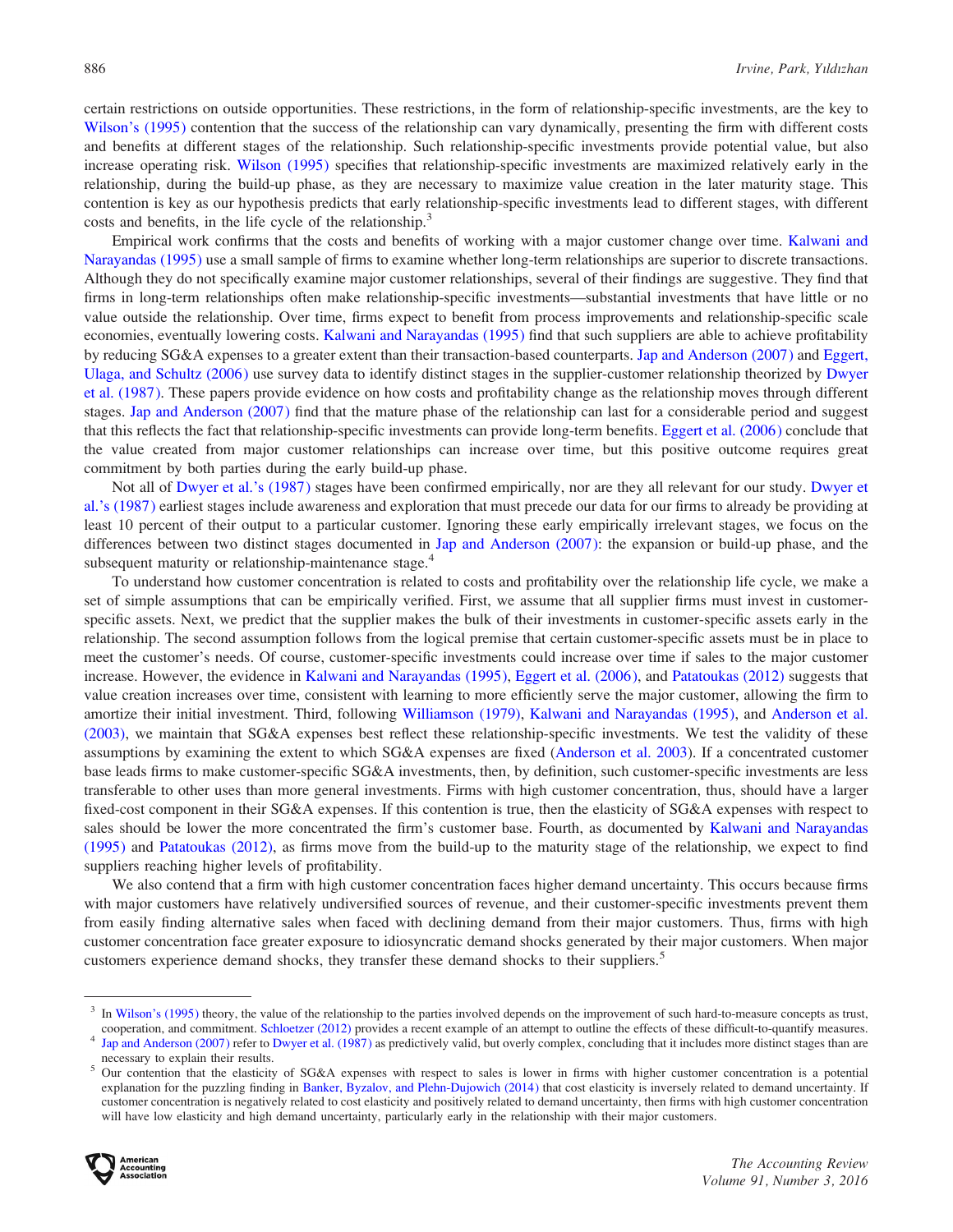We do not make any predictions about the dynamics of demand uncertainty. However, high demand uncertainty coupled with a higher fixed cost structure should lead to an increase in operating risk. This contention is a natural extension of our two assumptions, as higher fixed costs lead to increases in operating leverage, which, coupled with higher demand uncertainty, increases operating risk. We expect the increase in operating risk to result in a higher probability of losses. Since we predict that the fixed costs associated with major customers will gradually be amortized, we should observe a decrease in this probability as the relationship matures, even if demand uncertainty does not vary over the relationship life cycle. We examine whether the early-stage increase in operating risk is reflected in the credit channel and whether credit conditions improve as the relationship matures.

From the above literature, we infer two broad principles of major customer relationships that guide our empirical investigation. First, the relationship is dynamic, and optimal profitability for the firm may not occur until the relationship reaches its maturity phase. The second principle is that the often rapid growth of the relationship during the build-up phase requires large relationship-specific investments early in the life cycle. These principles suggest that we can expect customer concentration to have a negative impact on firm profitability early in the relationship. However, if the relationship succeeds, then suppliers can expect operating profitability to increase as the relationship matures. We can directly test these predictions for a subsample of supplier firms where major customers can be identified and, thus, the age of the link between the supplier and customer firms can be determined (LINKAGE). Where the necessary data to construct LINKAGE are not available, we use the age of the supplier firm as an instrument for the age of the relationship. Empirically, firm age is highly correlated with the age of major customer relationships, although we expect firm age to be an inferior instrument relative to LINKAGE.<sup>6</sup>

#### III. DATA

Financial Accounting Standards Board (FASB) accounting standards require all public companies to disclose the identities of their major customers representing more than 10 percent of their total sales. We extract the identities of each firm's major customers from the Compustat Customer Segment Files. We focus on the period between 1977 and 2007. For each firm, Compustat Customer Segment Files provide the names of its major customers, revenue derived from sales to each major customer, and the type of each major customer.<sup>7</sup>

For each firm, we determine whether its customers are listed in the CRSP-Compustat database. If they are, then we assign them to the corresponding firm's CRSP permanent company number (PERMNO). Because we focus on customer concentration and its impact on firms' operating and financial performance, even when the customer firm cannot be assigned a PERMNO, we still keep the supplier-customer link in the sample and identify the customer firm as a non-CRSP-Compustat company.<sup>8</sup>

Following [Patatoukas \(2012\)](#page-23-0), we construct our primary measure of customer concentration (CC) using the following formula:

$$
CC_{i,t} = \sum_{j=1}^{n} \left( \frac{Sales\ to\ Customer_{i,j,t}}{Total\ Sales_{i,t}} \right)^2
$$
\n
$$
(1)
$$

If firm i has n major customers in year t, then the measure of customer concentration  $(CC_{i,j})$  of the firm is defined as the sum of the squares of the sales shares to each major customer. The sales share to each customer  $j$  in year  $t$  is calculated as the ratio of firm i's sales to customer j in year t scaled by firm i's total sales in year t. [Patatoukas \(2012\)](#page-23-0) constructs his customer concentration measure in the spirit of the Herfindahl-Hirschman index, and suggests that the measure captures two elements of customer concentration: the number of major customers and the relative importance of each major customer. By definition, customer concentration  $(CC)$  is bounded between 0 and 1 because  $CC$  is equal to 1 if the firm earns all of its revenue from a single customer, and as the customer base diversifies, CC tends to 0.

As in [Patatoukas \(2012\),](#page-23-0) we exclude financial services firms from the sample. Our sample consists of all firms listed in the CRSP-Compustat database with non-negative book values of equity, non-missing values of customer concentration (CC), market value of equity  $(MV)$ , annual percentage sales growth  $(GROWTH)$ , and accounting rates of return at the fiscal year-end



<sup>&</sup>lt;sup>6</sup> We agree with [Eggert et al. \(2006\)](#page-23-0) that link age is an imperfect measure of life-cycle stage as some relationships may be designed to be shorter than

others. However, the literature does not supply an alternative instrument.<br>The dataset groups customers into three broad categories based on their type: "company" (COMPANY), "domestic government" (GOVDOM), and ''foreign government'' (GOVFRN). We exclude information on customers that are identified as domestic or foreign governments, even if they may be major customers for a certain supplier firm.<br><sup>8</sup> [Cohen and Frazzini \(2008\)](#page-23-0) report that the Compustat Customer Segment Files report the names of customer companies, but often fail to provide

company identification codes such as customer firms' PERMNOs. For these firms, we use a phonetic string-matching algorithm to generate a list of potential matches to the customer name. We then hand-match the customer to the corresponding PERMNO based on the firm's name, segment, and SIC code.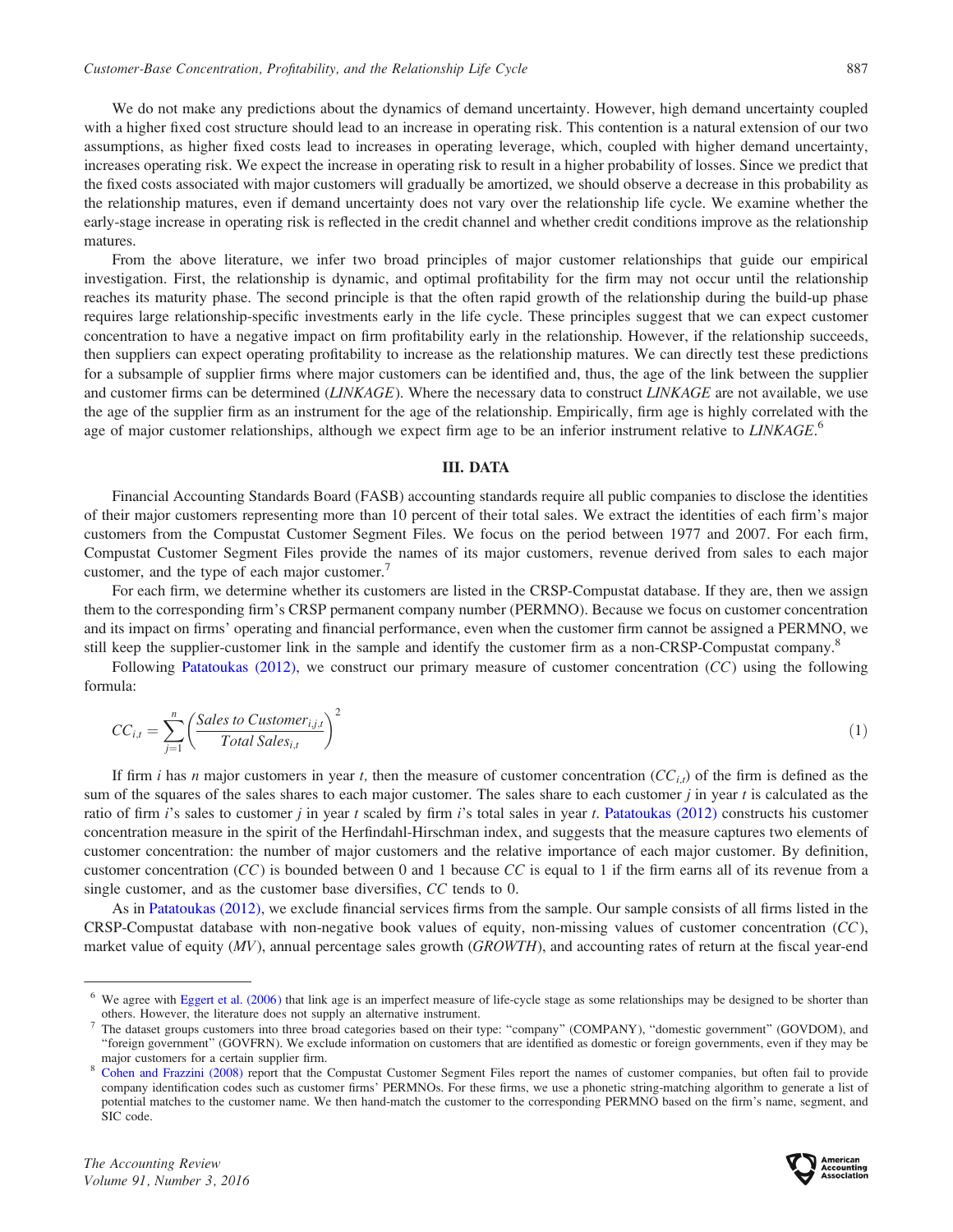when we can identify major customers.<sup>9</sup> After imposing these restrictions, we are left with 49,760 supplier firm-year observations between 1977 and 2007.

#### Sample Composition

Our sample is broader than that in [Patatoukas \(2012\),](#page-23-0) who focuses on the subsample of firm-year observations with positive operating margins, whereas we include firm-year observations with operating losses. Of the 49,760 firm-year observations in our sample, 22,480 firm-year observations have the corresponding CRSP-Compustat customer data necessary to construct LINKAGE (45.2 percent), while 10,836 firm-year observations have operating losses (21.8 percent). Using the LINKAGE customer data subset, we can test our relationship life-cycle hypotheses. Over a comparable period, we have significantly more firm-year observations with positive operating margins  $(38.924)$  than Patatoukas'  $(2012)$   $25.389$ .<sup>10</sup> To alleviate concerns regarding our sample, we repeat all analyses using only the subset of firm-year observations with positive operating margins and find results qualitatively similar to [Patatoukas \(2012\).](#page-23-0)

#### Descriptive Statistics

Figure 1 presents the time-series of average customer concentration from 1977 to 2007 as reported in the Compustat Customer Segment Files. During this period, each supplier averages 1.89 major customers who generate 33 percent of its annual sales. However, each supplier firm averages only 2 percent of their customers' cost of goods sold. Over the sample period, customer concentration exhibits a marked increase from the early years of the sample through 1997, a period coincident with a general increase in the number of listed firms. The number of firms reporting customer concentration then falls from a high of close to 3,500 in 1997 to what appears to be a steady state of just over 2,000 for the 2002–2007 period. Median customer concentration reveals a generally increasing trend over time, from a low of 0.03 in 1977 and 1978 to a high of over 0.06 in 2007.

Table 1 lists our variable definitions, grouped into two categories: (1) Supplier-firm characteristics, and (2) Cost of debt variables used in Table 8. CC is the basic measure of customer concentration described in Equation (1) and  $\Delta CC$  measures the year-over-year change in CC.

Table 2 presents summary statistics for several key variables for both the full sample (Panel A) and the subset of firms with identifiable customers (Panel B). The variables MV, AGE, and GROWTH define the basic characteristics of supplier firms. MV measures the firm's market value of equity in millions of dollars. AGE is the firm's age in years, measured from the time of its initial public offering. GROWTH is the supplier firm's annual sales growth rate. ROA, ROE, and SGA define key operating characteristics of supplier firms. ROA is the ratio of income before extraordinary items to the beginning-of-year book value of total assets for the firm. ROE is the ratio of income before extraordinary items to the beginning-of-year book value of equity for the firm. SGA is the ratio of selling, general, and administrative expenses to sales. INVHLD is the ratio of inventory to the book value of total assets for the firm.

Panel A of Table 2 reports the mean, standard deviation, skewness, median, 25th, and 75th percentile values for the key variables in this study. CC averages 10.1 percent for the 49,760 observations in the sample, with a standard of deviation of 14.7 percent. The latter statistic suggests that there is large cross-sectional variation in firms' dependence on their major customers for revenues. Mean CC is close to the mean reported in [Patatoukas \(2012\).](#page-23-0) This fact shows that any differing results due to our expansion of the sample are not attributable to radical differences in customer concentration. Our sample firms are younger and smaller than those in [Patatoukas \(2012\)](#page-23-0). Firms in our sample average only 10.3 years of age compared to 14.8 in [Patatoukas](#page-23-0) [\(2012\)](#page-23-0), with a market cap of \$806 million relative to Patatoukas' (2012) \$1,206 million. Because we do not censor on profitability, the average ROA and ROE are lower at  $-0.01$  ([Patatoukas 2012](#page-23-0), 0.06) and  $-0.03$  (0.13), respectively. Three of our main dependent variables, ROA, ROE, and SGA, and the key explanatory variable, CC, are all significantly skewed. In order to mitigate the effect of skewness, we again follow [Patatoukas \(2012\)](#page-23-0) and use the decile rank of CC ( $\Delta CC$ ) instead of CC ( $\Delta CC$ ) in our regression analyses.

Panel B of Table 2 examines statistics for the subsample of firms whose customers can be identified, which enables us to calculate LINKAGE, the weighted average of the (log) years that a firm has maintained sales to its major customers. The average and standard deviation of CC are comparable to the full sample at 11.6 percent and 14.8 percent. Indeed, the summary statistics of all the key variables are comparable to the full sample. The LINKAGE subset firms are moderately larger, with a

<sup>&</sup>lt;sup>10</sup> [Hoechle, Schmid, Walter, and Yermack \(2012\)](#page-23-0) report a temporary deletion of valid Compustat Segment Files observations during 2007–2008. This problem may have restricted the data available to [Patatoukas \(2012\)](#page-23-0). In addition, there have been periodic updates to the Compustat Segment Files since the publication of his article. These factors could account for the difference in sample sizes between our paper and [Patatoukas \(2012\).](#page-23-0)



<sup>&</sup>lt;sup>9</sup> Including firms with both negative earnings and negative book values confounds a direct interpretation of higher ROE as a good outcome. We drop negative book value firms to avoid this confusion. In unreported analysis,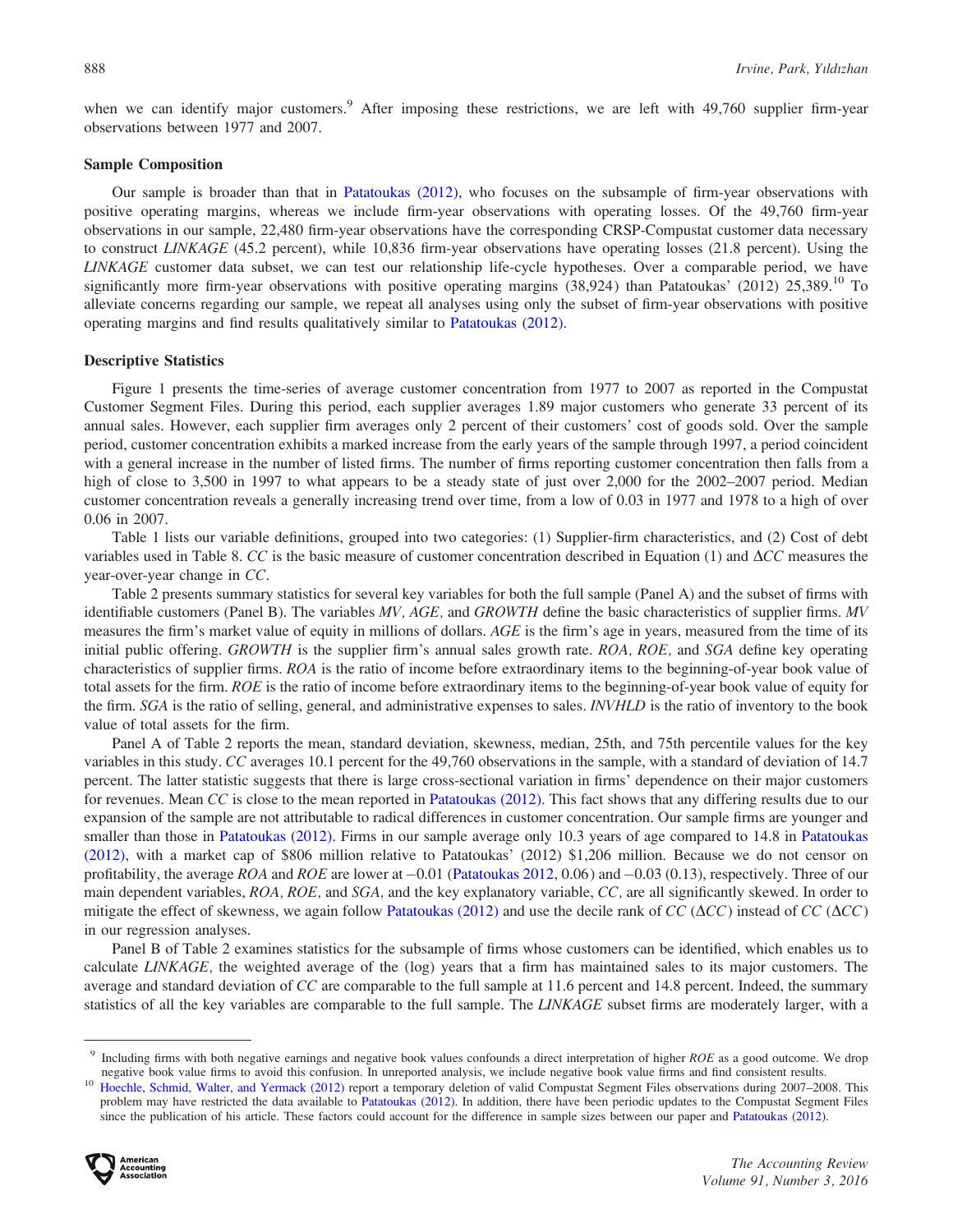

This figure plots the time-series of the cross-sectional median of customer-base concentration over the 1977–2007 period. The line chart shows the timeseries trend of the yearly median customer-base concentration measure  $(CC)$  and the bar chart shows the number of firms that report their major customers in Compustat Customer Segment Files.

mean market value of \$997.0 million compared to \$806 in the full sample, and have a slightly lower sales growth rate of 20 percent (22 percent).<sup>11</sup>

In the rest of the paper, we explain how the relationship life cycle impacts the relation between customer concentration, firm profitability, and operating efficiency.

#### IV. RESULTS

# Firm Performance and the Relationship Life Cycle

# Preliminary Sorts

Table 3 presents an analysis of four key variables that we sort first by customer concentration and then by the length of the business relationship. Panel A measures the stage of the relationship using the LINKAGE variable where we can explicitly match customers to suppliers to determine the age of the relationship. We provide data on the average level of CC, ROA, the



<sup>&</sup>lt;sup>11</sup> [Patatoukas \(2012](#page-23-0), 373) also provides evidence that this subset is consistent with the full sample.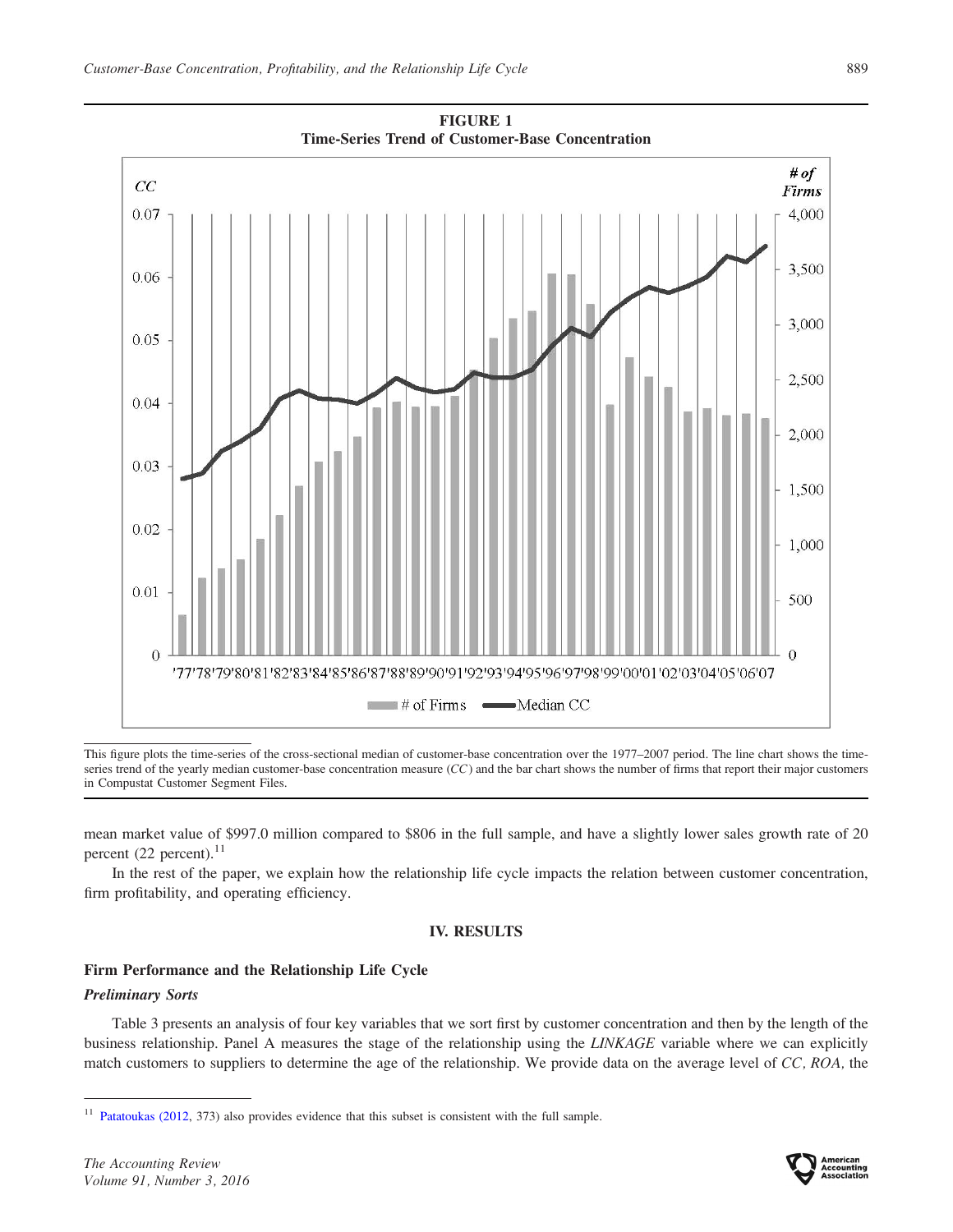#### Variable Definitions

| <b>Variable</b>                                | <b>Definition</b>                                                                       |
|------------------------------------------------|-----------------------------------------------------------------------------------------|
| Supplier Firm Characteristics                  |                                                                                         |
| CC                                             | Customer-base concentration measure ( $0 \leq CC \leq 1$ ).                             |
| $\Delta CC$                                    | Annual change in CC.                                                                    |
| <b>LINKAGE</b>                                 | Weighted average duration of the link between the firm and its major customers.         |
| MV                                             | Market value of equity.                                                                 |
| AGE                                            | Firm age, measured from the time of the firm's Initial Public Offering (IPO).           |
| <b>GROWTH</b>                                  | Annual sales growth.                                                                    |
| <b>ROA</b>                                     | Income before extraordinary items/Beginning-of-year book value of assets.               |
| <b>ROE</b>                                     | Income before extraordinary items/Beginning-of-year book value of equity.               |
| SGA                                            | Selling, general, and administrative expenses/Sales.                                    |
| <b>GM</b>                                      | Gross margin: (Sales $-$ Cost of goods sold)/Sales.                                     |
| PM                                             | Profit margin: Income before extraordinary items/Sales.                                 |
| <b>INVHLD</b>                                  | Inventory/Beginning-of-year book value of assets.                                       |
| ATO                                            | Asset turnover: Sales/Beginning-of-year book value of assets.                           |
| <b>FLEV</b>                                    | Beginning-of-year book value of assets/Beginning-of-year book value of equity.          |
| <b>CONGLO</b>                                  | An indicator variable equal to 1 if the firm reports at least two business segments.    |
| <b>COGS</b> Elasticity                         | Elasticity of cost of goods sold with respect to sales.                                 |
| SG&A Elasticity                                | Elasticity of SG&A cost with respect to sales.                                          |
| Demand Uncertainty                             | Standard deviation of annual changes in log-sales over the recent five years.           |
| Cost of Debt-Related Variables Used in Table 8 |                                                                                         |
| <b>TLMTA</b>                                   | Total liabilities/Market value of total assets.                                         |
| <b>CASHMTA</b>                                 | Cash and short-term assets/Market value of total assets.                                |
| <b>SIGMA</b>                                   | Standard deviation of the firm's daily stock returns over the past three months.        |
| MB                                             | Market-to-book ratio.                                                                   |
| <b>RSIZE</b>                                   | Log ratio of market capitalization to Standard & Poor's (S&P) 500 index.                |
| <b>PRICE</b>                                   | Log price per share.                                                                    |
| <b>EXRET</b>                                   | Monthly log excess return on equity relative to S&P 500 index.                          |
| <b>SPREAD</b>                                  | Percentage spread of the loan interest rate over London Interbank Offered Rate (LIBOR). |
| <b>RETVAR</b>                                  | One-year variance of daily stock returns in the previous year of the loan start year.   |
| <b>MATURITY</b>                                | Maturity of the loan in years.                                                          |
| <b>LOANAMT</b>                                 | Amount of the loan.                                                                     |

This table describes the main variables used in this study. Most of the firm and customer firm characteristics are defined as in [Patatoukas \(2012\).](#page-23-0) Firmcustomer relationships are obtained from the Compustat Customer Segment Files. Market equity prices, accounting profitability measures, and other financial statement items are from the CRSP-Compustat merged database. In Table 8, we analyze the cost of debt, and include firm-level predictive variables suggested by [Campbell et al. \(2008\).](#page-23-0) Market value of total assets is adjusted as in [Campbell et al. \(2008\)](#page-23-0) by marking up the book value by 10 percent of the difference between the market and book values of equity.

percentage of suppliers with negative earnings (a key measure of operating risk), and SG&A expenses (SGA). By examining the data in this way, we provide initial support for our contentions concerning how the relationship life cycle affects firm performance.

We first note in Table 3 that there are no significant differences in customer concentration as relationship age changes. This is important, as it demonstrates that any results we attribute to the LINKAGE variable are not confounded by simultaneous changes in customer concentration. When we examine  $ROA$ , we find that average profitability is negative early in the relationship and that profitability consistently improves as the firms move through the different stages of the relationship. Consistent with Patatoukas' (2012) results, we also document a customer concentration effect. The improvement in ROA is consistently greater the higher the level of customer concentration. This simple sort demonstrates that both the age (LINKAGE) and the significance of the customer relationship  $(CC)$  have marked significant effects on supplier firm profitability. Consistent with the ROA results, the percentage of firms with negative earnings shows a corresponding pattern. Early in the relationship, a comparatively high number of firms have negative earnings, and the likelihood of negative earnings is much higher (54.1 percent) for high customer concentration firms than low customer concentration firms (36.0 percent). As the relationship matures, firms are significantly more likely to be profitable. The greatest increase in the likelihood of profitability occurs in

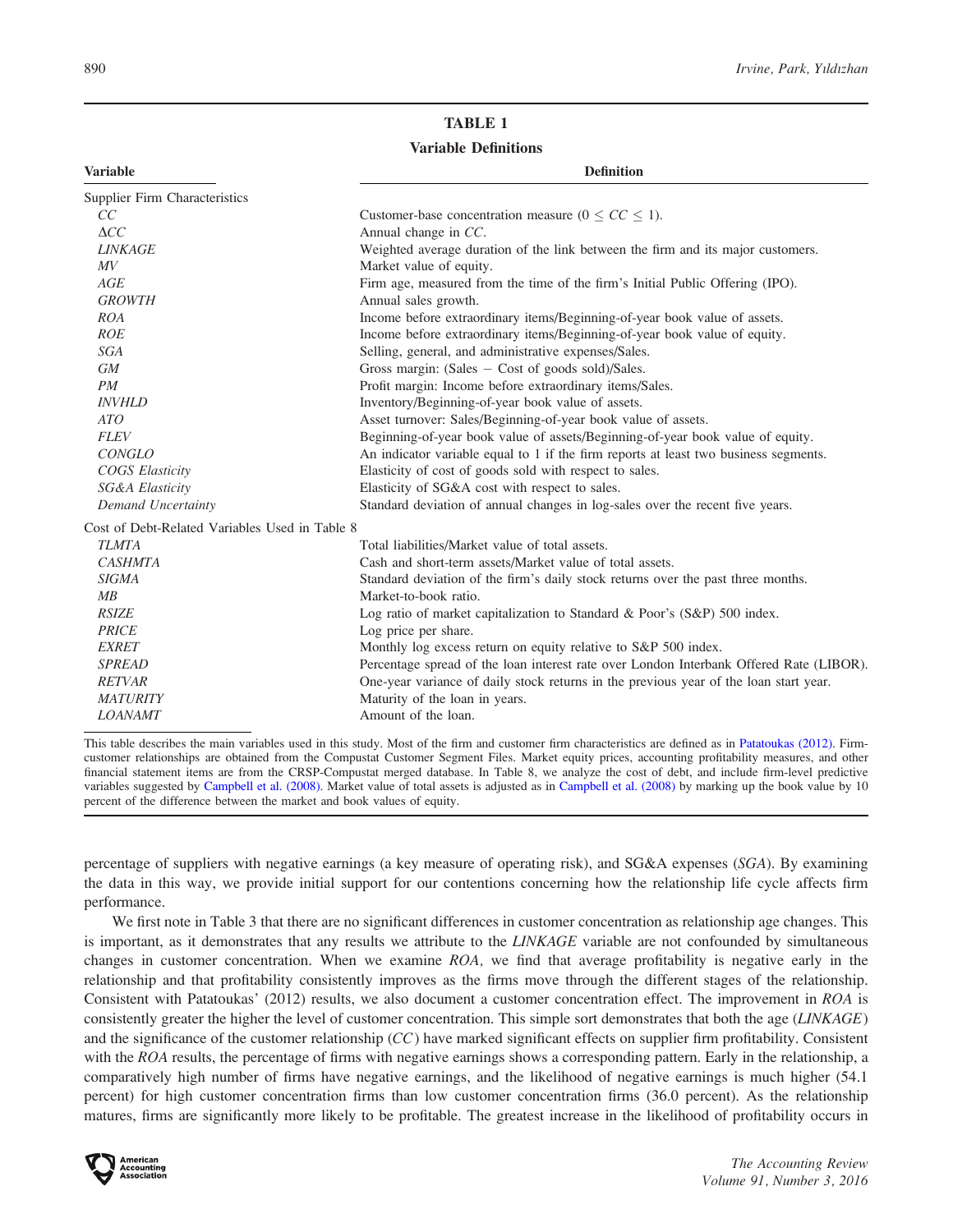# TABLE 2 Descriptive Statistics for the Main Variables

#### Panel A: Full Sample

|                 |        |             | Std.    |                 | 25 <sub>th</sub> |               | 75 <sub>th</sub> |
|-----------------|--------|-------------|---------|-----------------|------------------|---------------|------------------|
| <b>Variable</b> | Obs.   | <b>Mean</b> | Dev.    | <b>Skewness</b> | Percent          | <b>Median</b> | Percent          |
| CC              | 49,760 | 0.101       | 0.147   | 2.930           | 0.014            | 0.046         | 0.125            |
| $\Delta CC$     | 43,048 | $-0.003$    | 0.094   | $-0.534$        | $-0.018$         | 0.000         | 0.015            |
| MV              | 49,335 | 805.6       | 3,886.7 | 12.0            | 16.5             | 65.7          | 318.6            |
| AGE             | 49,760 | 10.3        | 9.0     | 1.3             | 3.0              | 7.0           | 15.0             |
| <b>GROWTH</b>   | 49,667 | 0.22        | 0.62    | 4.60            | $-0.03$          | 0.10          | 0.29             |
| <i>ROA</i>      | 49,760 | $-0.01$     | 0.22    | $-2.77$         | $-0.05$          | 0.03          | 0.09             |
| <b>ROE</b>      | 49,760 | $-0.03$     | 0.51    | $-2.90$         | $-0.10$          | 0.07          | 0.18             |
| SGA             | 49,760 | 0.39        | 0.63    | 6.12            | 0.14             | 0.24          | 0.40             |
| <b>INVHLD</b>   | 49,410 | 0.16        | 0.15    | 0.83            | 0.03             | 0.14          | 0.26             |

#### Panel B: Firms with Link Age Information

|                      |        |             | Std.    |                 | 25 <sub>th</sub> |               | 75 <sub>th</sub> |
|----------------------|--------|-------------|---------|-----------------|------------------|---------------|------------------|
| <b>Variable</b>      | Obs.   | <b>Mean</b> | Dev.    | <b>Skewness</b> | Percent          | <b>Median</b> | Percent          |
| CC                   | 22,489 | 0.116       | 0.148   | 2.785           | 0.024            | 0.063         | 0.148            |
| $\Delta CC$          | 20.616 | $-0.005$    | 0.092   | $-0.682$        | $-0.022$         | $-0.001$      | 0.017            |
| <b>LINKAGE</b>       | 22,489 | 4.0         | 3.5     | 2.1             | 1.9              | 3.0           | 5.0              |
| MV                   | 22,375 | 997.0       | 4,596.6 | 10.4            | 19.3             | 76.1          | 359.7            |
| AGE                  | 22.489 | 10.7        | 9.3     | 1.3             | 4.0              | 8.0           | 15.0             |
| <b>GROWTH</b>        | 22,464 | 0.20        | 0.56    | 4.46            | $-0.04$          | 0.10          | 0.29             |
| <i>ROA</i>           | 22.489 | $-0.01$     | 0.21    | $-2.70$         | $-0.05$          | 0.03          | 0.09             |
| <b>ROE</b>           | 22.489 | $-0.02$     | 0.49    | $-2.92$         | $-0.09$          | 0.07          | 0.18             |
| SGA                  | 22.489 | 0.37        | 0.55    | 6.34            | 0.13             | 0.23          | 0.40             |
| <i><b>INVHLD</b></i> | 22,338 | 0.16        | 0.14    | 0.83            | 0.03             | 0.14          | 0.25             |

This table reports the mean, standard deviation, skewness, 25th percentile, median, and 75th percentile values of key variables used in this study. The sample contains Compustat firms with major customer information from 1977 to 2007. Panel A describes the full sample of 49,760 firm-year observations where a customer concentration (CC) value can be assigned to a firm. Panel B reports the same values for the same set of variables for the subset of firms that have identifiable major customers.

Variable definitions are described in Table 1.

firms with the highest levels of customer concentration. Such firms are 29.5 percent more likely to be profitable when their relationships mature, while firms in the lowest customer concentration quintile increase their likelihood of profitability by only 10.0 percent over the relationship life cycle. These results show that the benefits of customer concentration are important, but they come with significant operating risks early in the life cycle.

In Section II, we hypothesize that firms incur operating risks because major customer relationships require significant customer-specific investments early in the relationship. Table 3, Panel A also demonstrates that at the beginning of the relationship, SG&A expenses are markedly higher for firms in the highest customer concentration quintile (76.2 percent) than they are for firms in the lowest customer concentration quintile (36.2 percent). This result is consistent with our contention that customer-specific investments are primarily reflected in SG&A expenses. Over time, firms across all customer concentration quintiles have significantly lower levels of SG&A expenses as the relationship matures. These results suggest that customerspecific investments are an important driver of firm profitability in the business relationship. Early in the relationship, they can reduce firm profitability, but as the relationship matures, these costs decline and major customer relationships lead to higher profitability.

Panel A of Table 3 considers only the subsample of firms with identifiable customers. In Panel B, we use firm age, AGE, as a proxy for LINKAGE, where the correlation of AGE with LINKAGE is 0.42. This statistic indicates that while Panel A identifies a relationship life-cycle effect, AGE may contain enough information about the relationship age to allow us to determine whether relationship life-cycle effects exist in the full sample. Although Panel A establishes the distinct impact of LINKAGE on firm performance, using AGE as a proxy for LINKAGE allows us to analyze the full sample. Results in Panel B

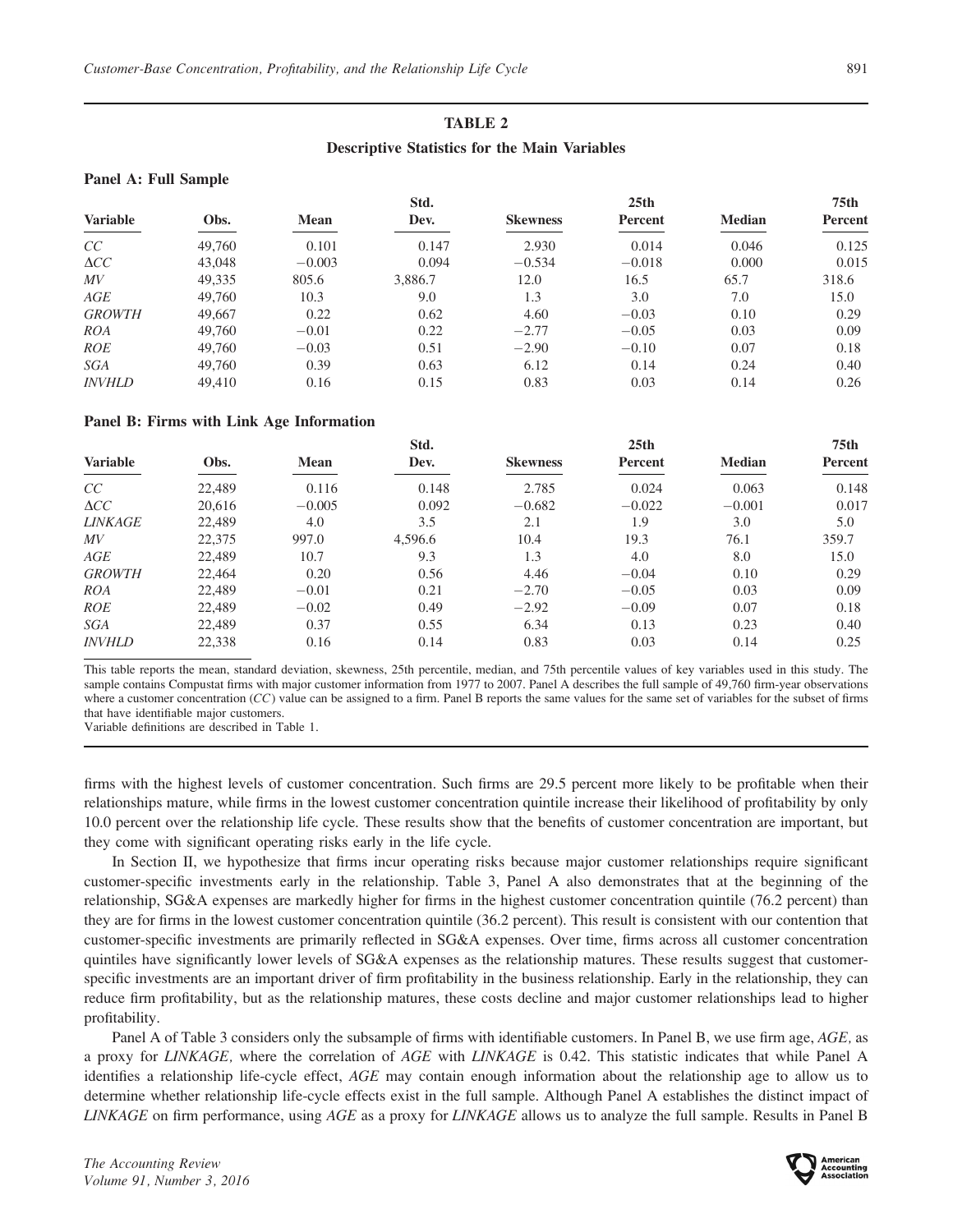# Customer-Base Concentration and Stock Characteristics

# Panel A: Double-Sort Customer Concentration and Linkage

|                 | Lowest CC   | $\boldsymbol{2}$ | 3           | 4           | <b>Highest CC</b> |
|-----------------|-------------|------------------|-------------|-------------|-------------------|
| $\cal CC$       |             |                  |             |             |                   |
| Shortest        | 0.006       | 0.020            | 0.047       | 0.104       | 0.321             |
| $\overline{c}$  | 0.006       | 0.021            | 0.048       | 0.106       | 0.333             |
| 3               | 0.006       | 0.021            | 0.048       | 0.106       | 0.325             |
| $\overline{4}$  | 0.006       | 0.021            | 0.048       | 0.105       | 0.314             |
| Longest         | 0.006       | 0.021            | 0.048       | 0.107       | 0.319             |
| $L-S$           | 0.000       | 0.001            | 0.000       | 0.003       | $-0.002$          |
| <b>ROA</b>      |             |                  |             |             |                   |
| Shortest        | $-0.024$    | $-0.022$         | $-0.027$    | $-0.070$    | $-0.120$          |
| $\overline{c}$  | $-0.005$    | $-0.002$         | $-0.016$    | $-0.036$    | $-0.056$          |
| 3               | 0.005       | 0.011            | $-0.005$    | $-0.019$    | $-0.039$          |
| $\overline{4}$  | 0.011       | 0.019            | 0.014       | 0.011       | $-0.010$          |
| Longest         | 0.020       | 0.038            | 0.040       | 0.026       | 0.036             |
| $L-S$           | $0.045***$  | $0.060***$       | $0.067***$  | $0.096***$  | $0.156***$        |
| % neg. ROA      |             |                  |             |             |                   |
| <b>Shortest</b> | 0.360       | 0.379            | 0.391       | 0.459       | 0.541             |
| $\overline{c}$  | 0.292       | 0.315            | 0.371       | 0.405       | 0.444             |
| 3               | 0.294       | 0.328            | 0.357       | 0.405       | 0.442             |
| $\overline{4}$  | 0.290       | 0.271            | 0.312       | 0.318       | 0.382             |
| Longest         | 0.259       | 0.222            | 0.231       | 0.248       | 0.246             |
| $L-S$           | $-0.101**$  | $-0.157***$      | $-0.161***$ | $-0.211***$ | $-0.295***$       |
| SGA             |             |                  |             |             |                   |
| Shortest        | 0.362       | 0.385            | 0.406       | 0.492       | 0.762             |
| $\overline{c}$  | 0.371       | 0.332            | 0.394       | 0.407       | 0.588             |
| 3               | 0.347       | 0.319            | 0.326       | 0.366       | 0.484             |
| 4               | 0.311       | 0.290            | 0.283       | 0.278       | 0.372             |
| Longest         | 0.273       | 0.238            | 0.226       | 0.219       | 0.222             |
| $L-S$           | $-0.089***$ | $-0.147***$      | $-0.180***$ | $-0.273***$ | $-0.540***$       |

## Panel B: Double-Sort Customer Concentration and Age

|                | Lowest CC  | $\mathbf{2}$ | 3          | 4          | <b>Highest CC</b> |
|----------------|------------|--------------|------------|------------|-------------------|
| CC             |            |              |            |            |                   |
| Youngest       | 0.005      | 0.019        | 0.046      | 0.100      | 0.344             |
| 2              | 0.005      | 0.020        | 0.045      | 0.100      | 0.318             |
| 3              | 0.005      | 0.020        | 0.046      | 0.100      | 0.319             |
| 4              | 0.005      | 0.020        | 0.045      | 0.100      | 0.309             |
| Oldest         | 0.005      | 0.019        | 0.045      | 0.100      | 0.316             |
| $O-Y$          | 0.000      | 0.000        | $-0.001$   | 0.000      | $-0.029**$        |
| <b>ROA</b>     |            |              |            |            |                   |
| Youngest       | $-0.008$   | $-0.033$     | $-0.034$   | $-0.057$   | $-0.090$          |
| 2              | 0.010      | $-0.012$     | $-0.016$   | $-0.032$   | $-0.048$          |
| 3              | 0.017      | 0.009        | 0.000      | $-0.005$   | $-0.032$          |
| $\overline{4}$ | 0.034      | 0.024        | 0.013      | 0.010      | 0.001             |
| Oldest         | 0.048      | 0.047        | 0.045      | 0.039      | 0.045             |
| $O-Y$          | $0.055***$ | $0.080***$   | $0.080***$ | $0.097***$ | $0.135***$        |

(continued on next page)

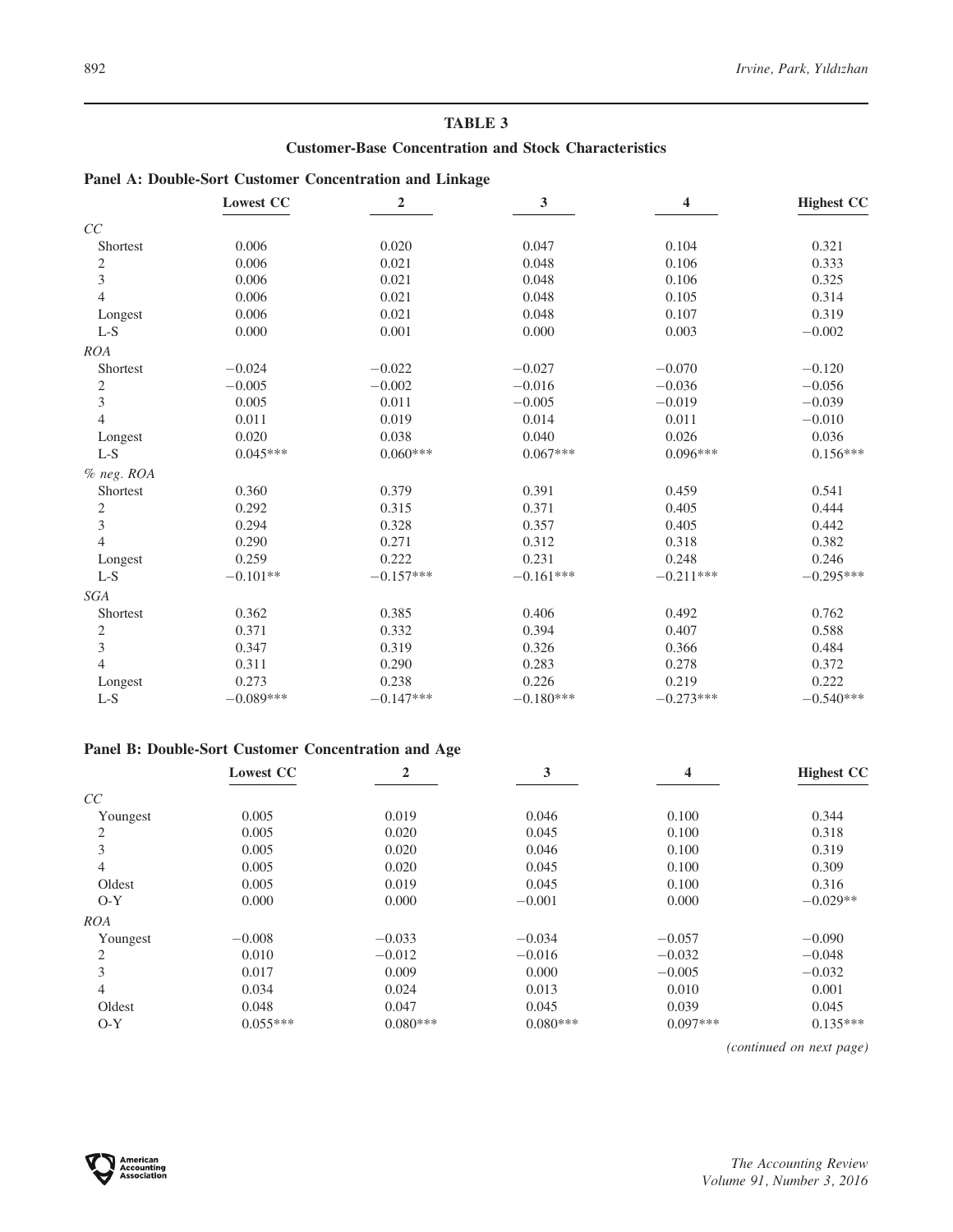|                |                  |                | TABLE 3 (continued) |             |                   |
|----------------|------------------|----------------|---------------------|-------------|-------------------|
|                | <b>Lowest CC</b> | $\overline{2}$ | 3                   | 4           | <b>Highest CC</b> |
| $%$ neg. $ROA$ |                  |                |                     |             |                   |
| Youngest       | 0.325            | 0.391          | 0.385               | 0.422       | 0.475             |
| 2              | 0.297            | 0.352          | 0.374               | 0.394       | 0.420             |
| 3              | 0.268            | 0.309          | 0.325               | 0.337       | 0.374             |
| $\overline{4}$ | 0.215            | 0.257          | 0.293               | 0.324       | 0.343             |
| Oldest         | 0.164            | 0.178          | 0.191               | 0.220       | 0.217             |
| $O-Y$          | $-0.161***$      | $-0.214***$    | $-0.194***$         | $-0.202***$ | $-0.257***$       |
| SGA            |                  |                |                     |             |                   |
| Youngest       | 0.378            | 0.452          | 0.467               | 0.511       | 0.761             |
| 2              | 0.336            | 0.373          | 0.378               | 0.423       | 0.509             |
| 3              | 0.312            | 0.309          | 0.319               | 0.326       | 0.453             |
| $\overline{4}$ | 0.261            | 0.278          | 0.277               | 0.271       | 0.321             |
| Oldest         | 0.199            | 0.198          | 0.184               | 0.177       | 0.225             |
| $O-Y$          | $-0.179***$      | $-0.254***$    | $-0.283***$         | $-0.334***$ | $-0.536***$       |
|                |                  |                |                     |             |                   |

 $T_A$  Defined  $\alpha$ 

\*\*\*, \*\* L-S (O-Y) differences are statistically significant at the 1 percent level and 5 percent levels, respectively.

Table 3 reports the mean values of key variables in double-sorted portfolios. In Panel A, we double-sort stocks annually by the weighted average duration of their customer links (LINKAGE) and their level of customer-base concentration (CC). In Panel B, we double-sort stocks every year based on firm age  $(AGE)$  and CC for the full sample. We specifically analyze four stock characteristics: CC itself; profitability  $(ROA)$ ; the percentage of unprofitable firmyears in each portfolio (% neg. ROA); selling, general, and administrative expenses scaled by sales (SGA), and report the means for these variables in the double-sorted portfolios. The L-S (O-Y) row reports the differences between means of the firms with the longest and shortest major customer relationships (L-S) and the oldest and youngest (O-Y) firms. We include firms that have non-missing customer-base concentration measures, non-missing accounting profitability measures, and non-negative book values of equity for both panels.

are similar to the results in Panel A. The youngest firms exhibit the same profitability and SG&A characteristics as firms early in the relationship life cycle. As these firms mature, profitability improves. Thus, although firm age is an imperfect instrument for LINKAGE, the results in Panel B suggest that young firms tend to have young relationships with their major customers and that firm age contains enough information on relationship duration to substitute for LINKAGE in future studies on the life-cycle effects of major customer relationships when LINKAGE is unavailable.

#### Cost Rigidity and Demand Uncertainty

The dynamics underlying the life cycle reflect how the customer base affects firm costs, which initially involves the patterns of cost rigidity in SG&A expenses. In this section, we briefly examine cost rigidity and demand uncertainty across the relationship life cycle. To demonstrate the relative importance of SG&A costs in our sample, we first note that the mean (median) cost of goods sold (COGS) is 64.4 percent (65.1 percent) of sales in our sample and SG&A expenses average 39.1 percent (23.1 percent). As a component of SG&A expenses, advertising expense averages only 1.0 percent of sales.<sup>12</sup>

Panel A of Table 4 examines the elasticity with respect to sales of COGS and SG&A expenses, as well as mean demand uncertainty, across five different quintiles of customer concentration. Our examination of cost elasticity is derived from the cost-rigidity arguments of [Anderson et al. \(2003\)](#page-22-0) and [Baumgarten, Bonenkamp, and Homburg \(2010\).](#page-22-0) Cost elasticity with respect to sales measures the percentage variation in costs relative to percentage variation in firm sales. We find that for all firms, costs are inelastic, varying less than one-to-one with sales variation. We also find that the higher a firm's customer concentration, the lower its cost elasticity. The differences are significant across the concentration quintiles, and particularly dramatic for SG&A Elasticity. SG&A cost elasticity is 0.79 for firms in the lowest customer concentration quintile, falling to 0.56 in the highest customer concentration quintile. We infer from these statistics that firms with higher customer concentration make greater fixed investments in customer-specific SG&A expenses. Such investments allow firms to more easily expand their operations when major customers increase their demand ([Banker et al. 2014](#page-22-0)). However, when demand falls, these customerspecific fixed investments are more difficult to eliminate or transfer to other customers than more general investments.

To show how major customers affect demand, we examine how sales volatility varies with customer concentration. [Banker](#page-22-0) [et al. \(2014\)](#page-22-0) postulate that demand uncertainty, measured by the volatility of sales, can lead to lower cost elasticity. They argue that firms facing high demand uncertainty make large fixed investments to capitalize in high-demand states. Firms that do not make such investments would, due to high short-term adjustment costs, be unable to capitalize on the high profits available in

 $12$  This 1.0 percent figure indicates that advertising expense improvements are likely to be too small to materially impact profitability.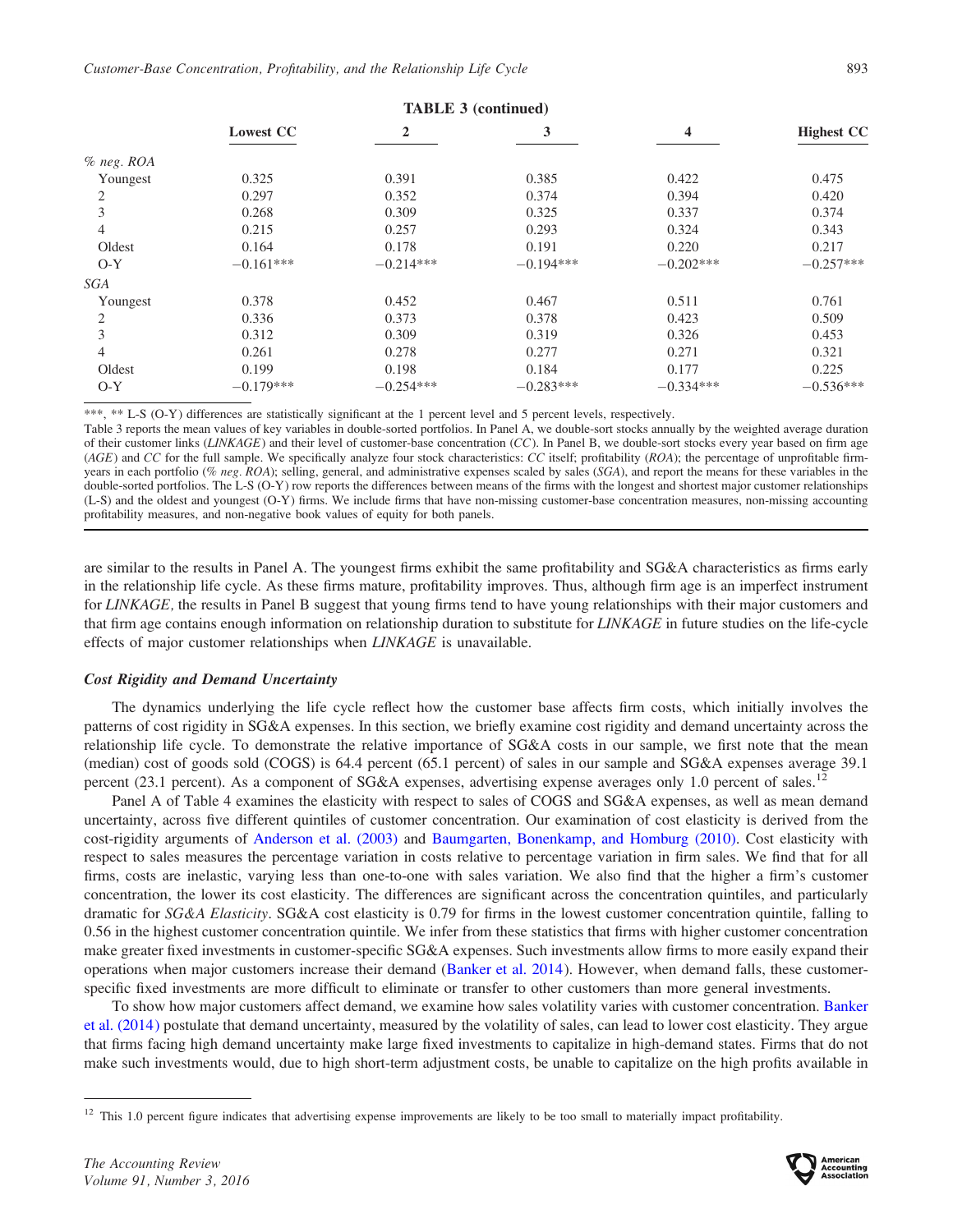#### Impact of Customer-Base Concentration on Operating Leverage and Demand Uncertainty

#### Panel A: Customer-Base Concentration and Elasticity of Operating Expenses with Respect to Sales

| <b>Customer-Base</b> |       | <b>COGS</b> Elasticity |               |       | <b>SG&amp;A Elasticity</b> |               |             | <b>Demand Uncertainty</b> |               |
|----------------------|-------|------------------------|---------------|-------|----------------------------|---------------|-------------|---------------------------|---------------|
| <b>Concentration</b> | n     | <b>Mean</b>            | <b>Median</b> | n     | <b>Mean</b>                | <b>Median</b> | $\mathbf n$ | <b>Mean</b>               | <b>Median</b> |
| Lowest               | 9.867 | 0.97                   | 0.98          | 9.867 | 0.79                       | 0.83          | 7.030       | 0.19                      | 0.13          |
| 2                    | 9.889 | 0.95                   | 0.97          | 9.889 | 0.72                       | 0.74          | 7.024       | 0.22                      | 0.15          |
| 3                    | 9.889 | 0.91                   | 0.96          | 9.889 | 0.69                       | 0.70          | 6.722       | 0.24                      | 0.17          |
| $\overline{4}$       | 9.843 | 0.92                   | 0.96          | 9.845 | 0.66                       | 0.65          | 6.282       | 0.26                      | 0.19          |
| Highest              | 9.727 | 0.87                   | 0.96          | 9.727 | 0.56                       | 0.52          | 5.838       | 0.32                      | 0.22          |
| $H-L$                |       | $-0.10***$             | $-0.02***$    |       | $-0.23***$                 | $-0.31***$    |             | $0.12***$                 | $0.09***$     |

#### Panel B: Relationship of Customer Concentration to Cost Elasticity and Demand Uncertainty

|                      | (1)       | (2)                    | (3)       | (4)                        | (5)                       | (6)        |
|----------------------|-----------|------------------------|-----------|----------------------------|---------------------------|------------|
|                      |           | <b>COGS</b> Elasticity |           | <b>SG&amp;A Elasticity</b> | <b>Demand Uncertainty</b> |            |
| Intercept            | 1.199     | 1.483                  | 0.666     | $-0.864$                   | 0.462                     | 0.348      |
|                      | (2.44)    | (2.42)                 | (1.49)    | $(-0.98)$                  | (7.73)                    | (7.18)     |
| Rank(CC)             | $-0.059$  | $-0.160$               | $-0.149$  | $-0.287$                   | 0.076                     | 0.180      |
|                      | $(-1.90)$ | $(-1.92)$              | $(-2.61)$ | $(-4.55)$                  | (6.26)                    | (22.14)    |
| $Rank(CC) * LINKAGE$ |           | 0.039                  |           | 0.083                      |                           | $-0.090$   |
|                      |           | (0.84)                 |           | (3.49)                     |                           | $(-6.30)$  |
| MV                   | 0.000     | $-0.010$               | 0.067     | 0.044                      | $-0.022$                  | $-0.018$   |
|                      | (0.20)    | $(-2.07)$              | (5.74)    | (2.78)                     | $(-34.19)$                | $(-24.24)$ |
| AGE                  | $-0.006$  | $-0.015$               | $-0.025$  | $-0.019$                   | $-0.056$                  | $-0.047$   |
|                      | $(-0.61)$ | $(-1.05)$              | $(-1.27)$ | $(-0.92)$                  | $(-6.84)$                 | $(-7.54)$  |
| <b>GROWTH</b>        | $-0.003$  | $-0.008$               | 0.009     | 0.049                      | 0.110                     | 0.091      |
|                      | $(-0.11)$ | $(-0.20)$              | (0.56)    | (1.60)                     | (14.08)                   | (17.72)    |
| <b>CONGLO</b>        | 0.074     | 0.063                  | 0.019     | $-0.006$                   | 0.010                     | 0.012      |
|                      | (3.23)    | (2.97)                 | (0.81)    | $(-0.13)$                  | (2.04)                    | (2.48)     |
| <b>FLEV</b>          | 0.002     | 0.000                  | 0.012     | $-0.008$                   | 0.005                     | 0.004      |
|                      | (0.86)    | $(-0.14)$              | (1.31)    | $(-0.61)$                  | (2.42)                    | (1.62)     |
| Industry F. E.       | Yes       | Yes                    | Yes       | Yes                        | Yes                       | Yes        |
| Avg. $R^2$           | 0.051     | 0.077                  | 0.055     | 0.077                      | 0.225                     | 0.281      |
| $\mathbf n$          | 49,112    | 22,307                 | 48,652    | 22,112                     | 32,843                    | 15,181     |

\*\*\* H-L cross-sectional differences are statistically significant at the 1 percent level ( $p < 0.01$ ).

Panel A of Table 4 reports the mean and median elasticity values of cost of goods sold (COGS) and selling, general, and administrative expenses (SG&A) with respect to sales, as well as the mean and median values of demand uncertainty for each customer-base concentration quintile. The H-L row reports the cross-sectional differences between the mean and median COGS Elasticity, SG&A Elasticity, and Demand Uncertainty estimations of the highest and lowest customer-base concentration quintiles. Panel B reports [Fama and MacBeth \(1973\)](#page-23-0) regressions of COGS Elasticity, SG&A Elasticity, and Demand Uncertainty on Rank(CC). The elasticity of COGS (SG&A expense) with respect to sales of firm i in year t is calculated as the change in log-COGS (SG&A expense) for firm *i* from year t-1 to year t,  $\Delta ln COGS_{i,t}$  ( $\Delta ln SGG_{i,t}$ ), divided by the change in log-sales for firm *i* from year t-1 to year t ( $\Delta ln Sales_{i,t}$ ). Demand Uncertainty for firm i is defined as the standard deviation of annual changes in log-sales calculated on a rolling five-year basis, as in Banker et al. (2014). Rank(CC) is the decile rank of customer concentration (CC). Other control variables include the log of market value of equity  $(MV)$ ; the log of firm age  $(AGE)$ ; annual sales growth rate  $(GROWTH)$ ; the indicator variable that equals 1 if the firm reports at least two business segments  $(CONGLO)$ ; the leverage ratio, defined as book value of assets divided by book value of equity (FLEV); and link age (LINKAGE), the weighted average of the duration of the relationships between a firm and its major customers where the weights are sales shares to each respective customer. n is the number of firm-year observations.

high-demand states. Their arguments are consistent with our findings on cost elasticity and customer concentration if demand uncertainty increases with customer concentration. In Table 4, Panel A we find that demand uncertainty significantly increases (t-statistic  $= 9.81$ ) from the lowest customer concentration quintile (0.19) to the highest customer concentration quintile (0.32). In a portfolio context, firms with a few major customers are relatively undiversified in sales and, thus, customer-specific demand shocks are more likely to impact their sales compared to firms with diversified customer bases.

The monotonically increasing relation we find between customer concentration and demand uncertainty complements the arguments of [Patatoukas \(2012\)](#page-23-0) and [Banker et al. \(2014\)](#page-22-0). If the relationship encourages firms to make customer-specific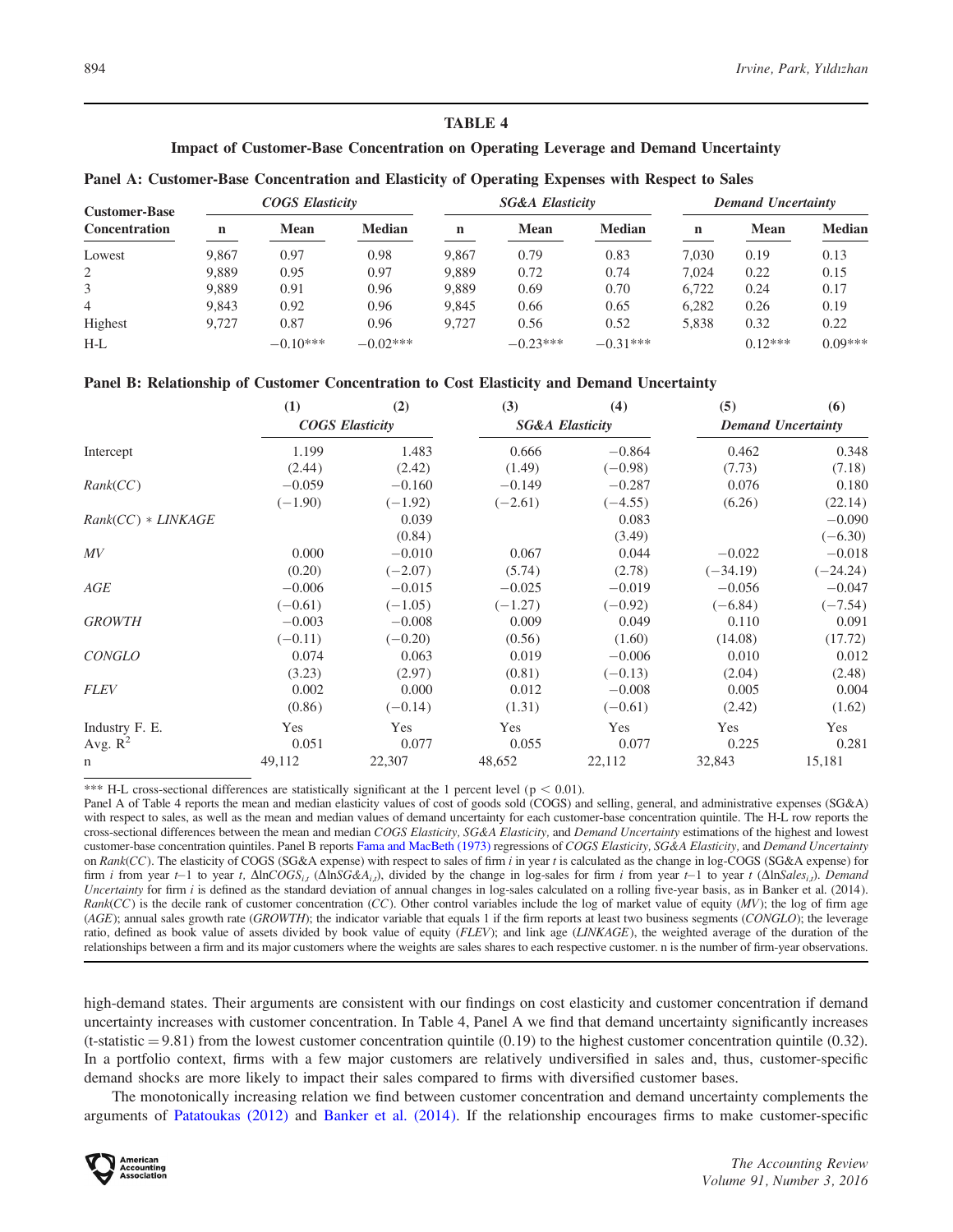investments, then firms will have more inelastic cost structures and potentially higher profits if the relationship succeeds. However, the higher fixed costs incurred, coupled with higher demand uncertainty, could lead to higher operating risk for these firms, as documented above in Table 3, where customer concentration is associated with a higher probability of negative earnings early in the relationship.

However, Table 3 also reveals that customer concentration has positive effects on profitability and lowers operating risk as the relationship matures. We examine the effects of the relationship life cycle on the elasticities of COGS and SG&A expenses and demand uncertainty in a regression framework in Table 4, Panel B, which also controls for the covariates suggested in [Patatoukas \(2012\)](#page-23-0). To analyze the effects of LINKAGE, we create the interaction variable  $Rank(CC) * LINKAGE$ , which combines the rank of customer concentration,  $Rank(CC)$ , with the sales-weighted average duration of a firm's major customer relationships. In this specification, the coefficients on  $Rank(CC)$  represent the baseline effects of the youngest relationships and the interaction variable determine whether these effects change as the relationship matures.<sup>13</sup>

Our regression results confirm that both customer concentration and relationship age have significant effects on SG&A Elasticity. Customer concentration significantly lowers SG&A Elasticity, but as the relationship matures, costs become less rigid. The results in Panel B also confirm that SG&A Elasticity is the primary channel for recording customer-specific investment. Customer concentration does not have a significant effect at the  $p < 0.05$  significance level on COGS Elasticity, and the interaction effect with LINKAGE is insignificant. These results support our contention that customer-specific investments are primarily reflected through SG&A expenses, and that the effects of these expenses on firm profitability tend to be most pronounced early in the relationship life cycle.

In Panel B of Table 4, Columns (5) and (6) examine the effects of customer concentration and relationship age on Demand Uncertainty. In these regressions, we find that Demand Uncertainty increases significantly as customer concentration increases, a result that confirms the limited sales diversification in major customer relationships. However, the coefficient on the interaction variable  $Rank(CC) * LINKAGE$  is negative and significant, indicating that as relationships mature, the adverse impact of customer concentration on sales volatility is mitigated.

#### Impact of Duration of Customer Links on Firm Performance

The results in Table 4 support our underlying assumptions about the effects of the relationship life cycle on suppliers with major customers. Our primary goal is to expand the existing literature by demonstrating how the relationship life cycle explains the complex relation between customer concentration, firm profitability, and operating efficiency. To establish that our lifecycle hypothesis can contribute to explaining this complexity, we need to determine first, that there are different stages with differential effects on firm operations over the life cycle, and second, that these stages are consistent with our hypothesis. Specifically, we have argued that SG&A investments should increase early in the relationship and that these investments lower initial profitability, but reverse as the relationship matures. To investigate these arguments, we separate 22,311 firm-year observations with identifiable customer data into five quintiles based on the duration of the relationship with major customers. In each year, the dummy variables LA Q1, LA  $Q2$ , LA  $Q3$ , LA  $Q4$ , and LA  $Q5$  equal 1 if the firm-year observation falls into the first, second, third, fourth, or fifth quintile of LINKAGE in a particular year.

We examine the effects of relationship age in Panel A of Table 5 by estimating the coefficients on Rank(CC) as the relationship matures. We first note that the coefficients on the interaction variables are, with the exception of the gross margin regression in Column (5), statistically significant. This indicates that the stage of the relationship life cycle is important in measuring the effects of customer concentration on firm operations and profitability. Further, we observe that the initially adverse effects of customer concentration are mitigated as the duration of the relationship increases. In Column (1), we regress ROA on Rank(CC) and the standard set of controls utilized throughout the paper. Results in Column (1) show that the coefficient on  $Rank(CC)$  is statistically significant and economically relevant at  $-0.06$ , suggesting that return on assets is 6 percent lower for firms with the youngest relationships. The interaction of  $Rank(CC)$  with the dummy variable LA  $Q2$  is statistically significant and equal to 0.04, suggesting that a significant portion of the adverse impact of customer concentration on profitability is alleviated as the major customer relationship matures into the second quintile of relationship age.  $Rank(CC)$ LA  $Q_3$ , which denotes the interaction between  $Rank(CC)$  and the dummy variable that takes on the value of 1 if the firm is in the third quintile of LINKAGE, has a coefficient of 0.059, suggesting that firms can eliminate all the adverse effects of customer concentration on profitability once the duration of the link reaches approximately four years. Subsequent rows reveal that the adverse effects of customer concentration on ROA are fully reversed for the two top quintiles of relationship age.

We observe qualitatively similar results in Columns (2) through (4) of Table 5, Panel A, for the return on equity (ROE), asset turnover (ATO), and profit margin (PM) regressions. These results suggest that for all measures of profitability, adverse



<sup>&</sup>lt;sup>13</sup> We lose some observations in Panel B due to missing covariate observations or when a sufficiently long time-series of data is not available to construct the dependent variables.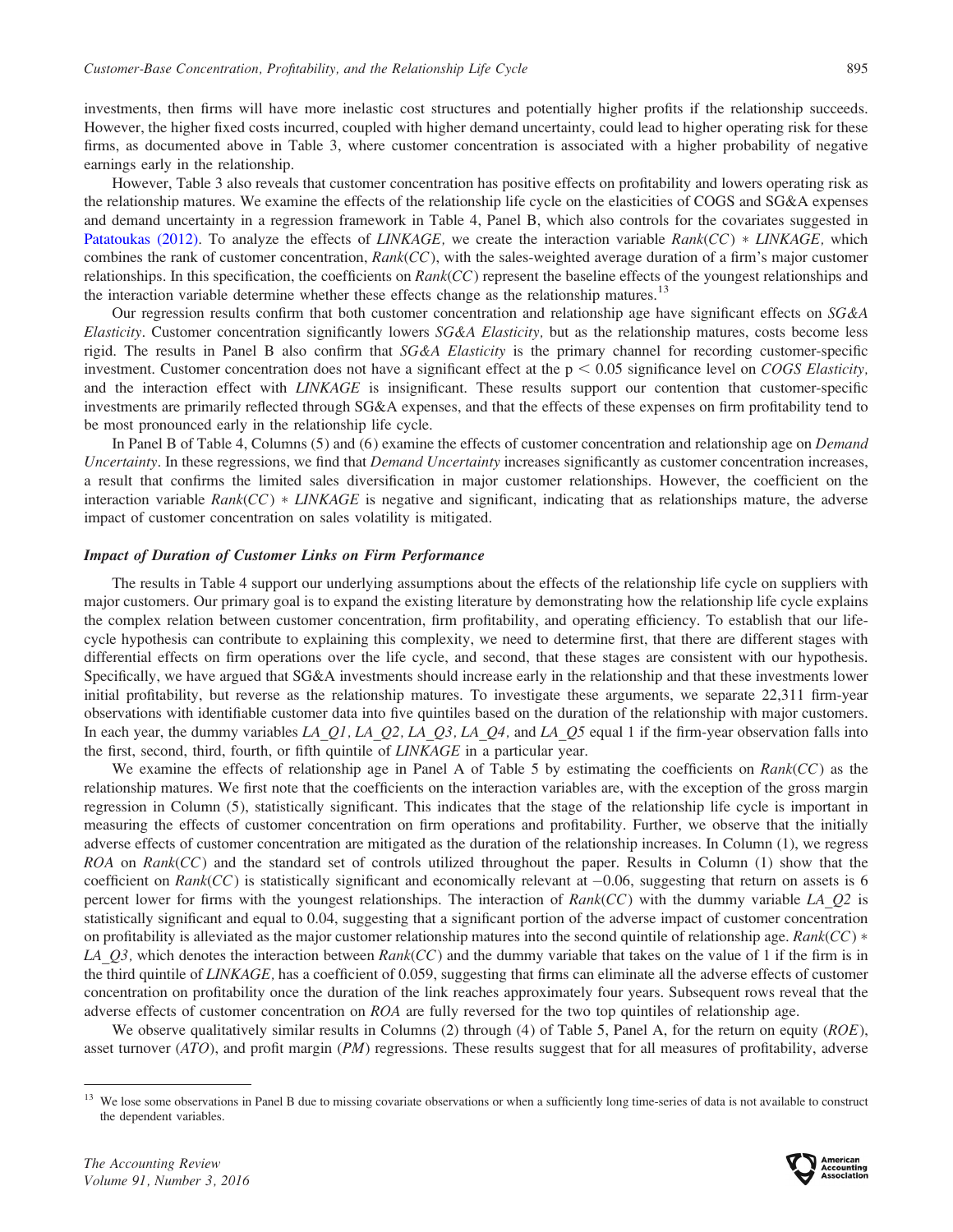Customer-Base Concentration and Firm Performance over the Relationship

### Panel A: Impact of Customer Concentration on Firm Performance as Customer Links Mature

|                    | (1)<br><b>ROA</b> | (2)<br><b>ROE</b> | (3)<br>ATO | (4)<br><b>PM</b> | (5)<br><b>GM</b> | (6)<br><b>SGA</b> |
|--------------------|-------------------|-------------------|------------|------------------|------------------|-------------------|
| Intercept          | $-0.186$          | $-0.244$          | 1.100      | $-0.855$         | 0.327            | 0.874             |
|                    | $(-3.53)$         | $(-2.25)$         | (6.68)     | $(-7.32)$        | (14.48)          | (10.30)           |
| Rank(CC)           | $-0.060$          | $-0.121$          | $-0.246$   | $-0.391$         | $-0.066$         | 0.229             |
|                    | $(-6.74)$         | $(-5.10)$         | $(-6.72)$  | $(-6.09)$        | $(-4.67)$        | (5.39)            |
| $Rank(CC) * LA$ Q2 | 0.040             | 0.101             | 0.144      | 0.108            | $-0.015$         | $-0.101$          |
|                    | (4.34)            | (4.47)            | (6.23)     | (2.16)           | $(-1.37)$        | $(-3.20)$         |
| $Rank(CC) * LA$ Q3 | 0.059             | 0.113             | 0.169      | 0.227            | $-0.003$         | $-0.165$          |
|                    | (8.41)            | (6.52)            | (10.07)    | (4.64)           | $(-0.31)$        | $(-3.48)$         |
| $Rank(CC)*LAQ4$    | 0.079             | 0.141             | 0.235      | 0.322            | 0.009            | $-0.227$          |
|                    | (6.47)            | (6.26)            | (8.54)     | (3.96)           | (0.53)           | $(-4.85)$         |
| $Rank(CC) * LA$ Q5 | 0.088             | 0.154             | 0.322      | 0.318            | $-0.014$         | $-0.251$          |
|                    | (6.38)            | (5.65)            | (8.21)     | (4.04)           | $(-0.86)$        | $(-4.90)$         |
| MV                 | 0.029             | 0.055             | $-0.025$   | 0.050            | 0.022            | $-0.029$          |
|                    | (16.07)           | (16.58)           | $(-3.85)$  | (8.44)           | (11.00)          | $(-8.76)$         |
| AGE                | 0.011             | 0.021             | 0.044      | 0.069            | $-0.012$         | $-0.051$          |
|                    | (2.51)            | (2.66)            | (3.98)     | (3.00)           | $(-1.86)$        | $(-8.35)$         |
| <b>GROWTH</b>      | 0.015             | 0.058             | 0.381      | 0.035            | 0.027            | 0.005             |
|                    | (2.75)            | (5.52)            | (22.43)    | (1.65)           | (4.10)           | (0.46)            |
| <b>CONGLO</b>      | $-0.001$          | $-0.002$          | 0.038      | 0.060            | $-0.055$         | $-0.083$          |
|                    | $(-0.23)$         | $(-0.29)$         | (3.02)     | (7.25)           | $(-25.58)$       | $(-13.21)$        |
| <b>FLEV</b>        | $-0.002$          | $-0.012$          | 0.016      | 0.009            | $-0.005$         | $-0.012$          |
|                    | $(-2.08)$         | $(-1.11)$         | (3.86)     | (4.42)           | $(-4.29)$        | $(-15.73)$        |
| Industry F. E.     | Yes               | Yes               | Yes        | Yes              | Yes              | Yes               |
| Avg. $R^2$         | 0.220             | 0.198             | 0.374      | 0.168            | 0.249            | 0.231             |
| $\mathbf n$        | 22,311            | 22,311            | 22,311     | 22,311           | 22,311           | 22,311            |

### Panel B: Impact of Customer Concentration on Firm Performance as the Firm Matures

|                           | (1)<br><b>ROA</b> | (2)<br><b>ROE</b> | (3)<br>ATO | (4)<br>PM | (5)<br><b>GM</b> | (6)<br>SGA |
|---------------------------|-------------------|-------------------|------------|-----------|------------------|------------|
| Intercept                 | $-0.176$          | $-0.266$          | 1.356      | $-0.879$  | 0.222            | 0.766      |
|                           | $(-5.42)$         | $(-3.22)$         | (3.91)     | $(-4.99)$ | (5.27)           | (10.77)    |
| Rank(CC)                  | $-0.073$          | $-0.117$          | $-0.322$   | $-0.602$  | $-0.064$         | 0.325      |
|                           | $(-5.04)$         | $(-4.89)$         | $(-17.91)$ | $(-3.72)$ | $(-2.58)$        | (6.13)     |
| $Rank(CC) * AGE$ Q2       | 0.033             | 0.044             | 0.124      | 0.320     | 0.047            | $-0.158$   |
|                           | (3.14)            | (2.29)            | (5.82)     | (2.47)    | (2.25)           | $(-4.11)$  |
| $Rank(CC) *AGE$ Q3        | 0.057             | 0.080             | 0.210      | 0.416     | 0.024            | $-0.235$   |
|                           | (9.11)            | (7.03)            | (4.61)     | (3.59)    | (1.49)           | $(-9.35)$  |
| $Rank(CC) *AGE$ <i>Q4</i> | 0.084             | 0.139             | 0.246      | 0.538     | 0.008            | $-0.334$   |
|                           | (4.95)            | (6.53)            | (18.27)    | (3.36)    | (0.21)           | $(-9.67)$  |
| $Rank(CC) * AGE$ Q5       | 0.088             | 0.140             | 0.363      | 0.555     | $-0.027$         | $-0.377$   |
|                           | (3.48)            | (3.25)            | (22.56)    | (3.46)    | $(-0.72)$        | $(-8.98)$  |
| MV                        | 0.031             | 0.059             | $-0.019$   | 0.060     | 0.020            | $-0.036$   |
|                           | (11.34)           | (13.40)           | $(-2.47)$  | $(-4.56)$ | (9.73)           | $(-4.68)$  |
| <b>GROWTH</b>             | 0.007             | 0.033             | 0.370      | 0.012     | 0.028            | 0.028      |
|                           | (0.55)            | (1.25)            | (7.46)     | (0.63)    | (4.28)           | (2.71)     |
| <b>CONGLO</b>             | $-0.004$          | $-0.004$          | 0.005      | 0.058     | $-0.055$         | $-0.084$   |
|                           | $(-1.35)$         | $(-1.74)$         | (0.60)     | (4.53)    | $(-22.12)$       | $(-8.78)$  |
| <b>FLEV</b>               | $-0.002$          | $-0.010$          | 0.012      | 0.009     | $-0.005$         | $-0.013$   |
|                           | $(-1.99)$         | $(-1.32)$         | (2.04)     | (2.98)    | $(-7.98)$        | $(-6.42)$  |

(continued on next page)

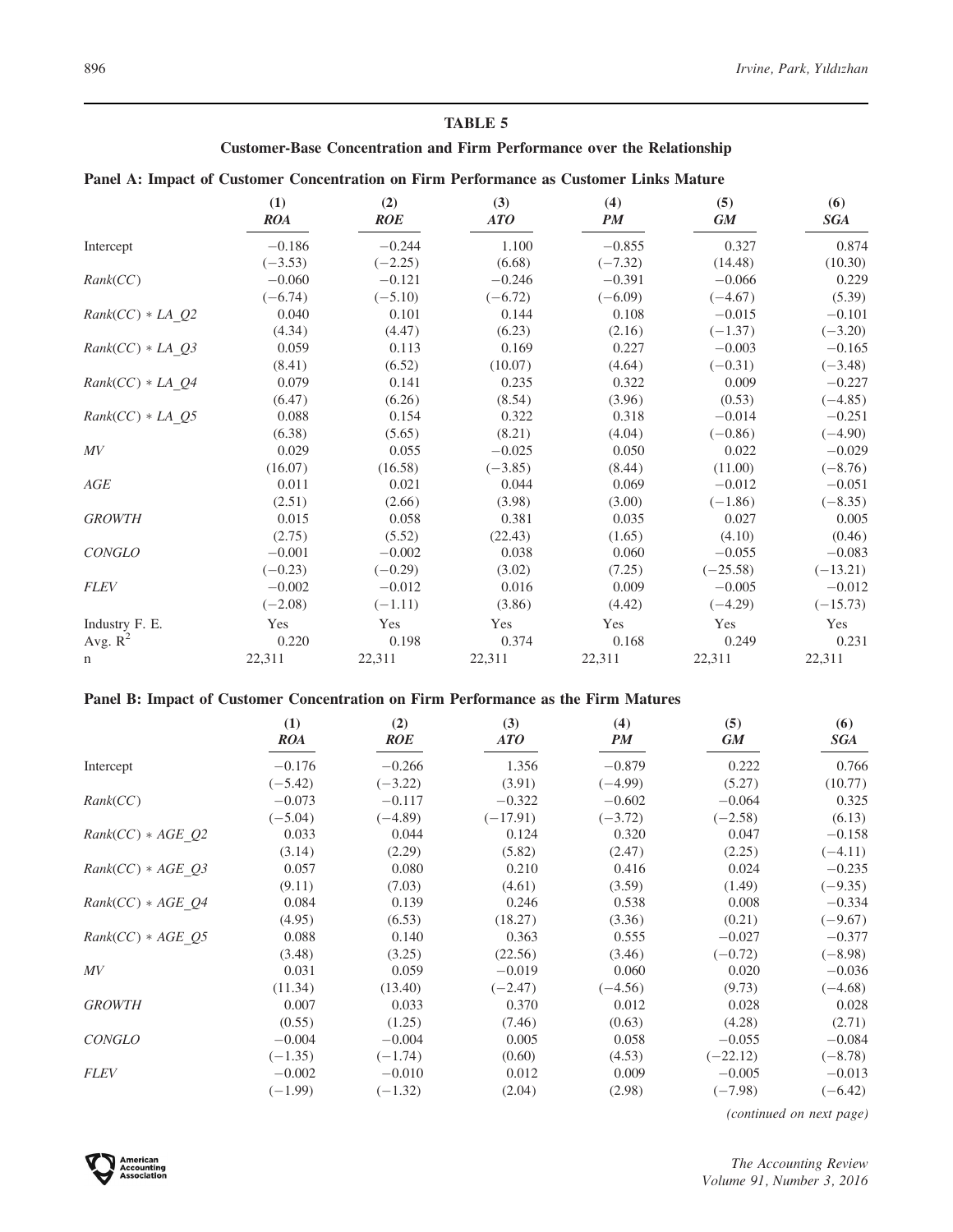|                              |            |                   | <b>TABLE 5 (continued)</b> |           |           |                   |
|------------------------------|------------|-------------------|----------------------------|-----------|-----------|-------------------|
|                              | <b>ROA</b> | (2)<br><b>ROE</b> | (3)<br>ATO                 | (4)<br>PM | (5)<br>GM | (6)<br><b>SGA</b> |
| Industry F. E.<br>Avg. $R^2$ | Yes        | Yes               | Yes                        | Yes       | Yes       | Yes               |
|                              | 0.206      | 0.171             | 0.326                      | 0.140     | 0.206     | 0.204             |
| $\mathbf n$                  | 49,118     | 49,118            | 49,118                     | 49,118    | 49.118    | 49,118            |

Table 5 reports the results of yearly [Fama and MacBeth \(1973\)](#page-23-0) regressions of accounting performance measures on Rank(CC) and a set of control variables.  $Rank(CC)$  is the decile rank of customer-base concentration (CC). The sample includes 1977 to 2007 firms that have non-missing customer-base concentration measures, non-missing accounting profitability measures, and non-negative book value of equity. In Panel A, for each firm, we calculate the weighted average of the duration of its links with its major customers (LINKAGE) and sort firms into five portfolios based on LINKAGE. LA\_Q2, LA\_Q3, LA Q4, and LA Q5 are dummy variables that equal 1 if LINKAGE falls into the second, third, fourth, and fifth quintiles, respectively. Panel B reports analogous results for the full sample for AGE quintiles. The dependent variables include (1) return on assets  $(ROA)$ ; (2) return on equity  $(ROE)$ ; (3) asset turnover (ATO); (4) profit margin (PM); (5) gross margin (GM); and (6) the ratio of SG&A expenses to sales (SGA). Other control variables include the log of market value of equity ( $MV$ ); the log of firm age ( $AGE$ ); annual sales growth rate ( $GROWTH$ ); the indicator variable that equals 1 if the firm reports at least two business segments (CONGLO); and the leverage ratio, defined as book value of assets divided by book value of equity (FLEV). In both panels, we average the coefficients over time and report the means in the first rows and the corresponding Newey-West adjusted t-statistics below in parentheses. For both panels, n is the number of firm-year observations used in the regression.

effects of customer concentration are reduced, eliminated, or reversed as the links with major customers mature. In Column (5), we regress gross margin GM on Rank(CC). These results reveal that the adverse effect of customer concentration on gross margin is not negated with the duration of the major customer links, suggesting that major customers continue to exercise some bargaining power throughout the duration of the relationship. In Column (6), we show that long-duration links with major customers lead to large efficiency gains in the form of reduced SG&A expenses. In fact, our results suggest that firms in the two oldest LINKAGE quintiles experience reductions in SG&A investments that are greater than those incurred at the beginning of the relationship. In all the analyses conducted in Panel A, we follow [Patatoukas \(2012\)](#page-23-0) and control for firm age (AGE), as well as firm size  $(MV)$ , sales growth rate  $(GROWTH)$ , the indicator variable for firms having more than one line of business (CONGLO), and financial leverage (FLEV). Perhaps the most significant of these control variables is firm age (AGE). Controlling for AGE establishes that the impact of the duration of the customer links (LINKAGE) on firm performance is independent from the impact of AGE on firm performance. This result establishes that relationship life-cycle effects are distinct from the life cycle of the firm.

In Panel B of Table 5 we estimate the same regression specification as in Panel A, but use  $AGE$  as a proxy for relationship age to facilitate the use of all the sample data. We find results using AGE that are strikingly similar to those reported for  $LINKAGE$  in Panel A. In the full sample, customer concentration significantly negatively impacts  $ROA$  (Column  $(1)$ ) and leads to higher SGA (Column (6)), but as in Panel A, these negative consequences of early-stage relationships on firm performance are reversed as the relationship matures.

To summarize, Table 5 expands upon one of the main tables in [Patatoukas \(2012](#page-23-0), Table 2, Panel A). We find key support for our relationship life-cycle hypothesis. Major customers have a significant effect on firm profitability and operations, but these results differ depending on whether the relationship is in the early build-up stage versus in a more mature state. Initially, major customer relationships tend to negatively affect firm profitability and increase costs, but as the relationship matures, these results reverse and customer concentration is significantly positively related to firm profitability.

#### Impact of Customer Concentration on Operating Efficiency throughout the Relationship Life Cycle

To determine the impact of customer concentration on operating performance over the relationship life cycle, we examine the effect of customer concentration on inventory, asset turnover components, advertising expenses, and working capital efficiency, while controlling for firm size, age, sales growth, lines of business, and financial leverage. The key independent variables in this analysis are  $Rank(CC)$ , to measure the effect of customer concentration in the youngest relationships, and the interaction variables  $Rank(CC) * LINKAGE$ , whose coefficients reveal how the details of firm operations change as the relationship matures.

The coefficients of Rank(CC) in Table 6 show that many of Patatoukas' (2012) conclusions about customer concentration and operating efficiency hold in our expanded sample. Columns (1) and (2) show that major customers allow suppliers to significantly reduce inventory holding costs (INVHLD), but the coefficient on  $Rank(CC) * LINKAGE$  reveals that inventory turnover only materially increases as the relationship matures. With the exception of cash turnover and advertising expenses,

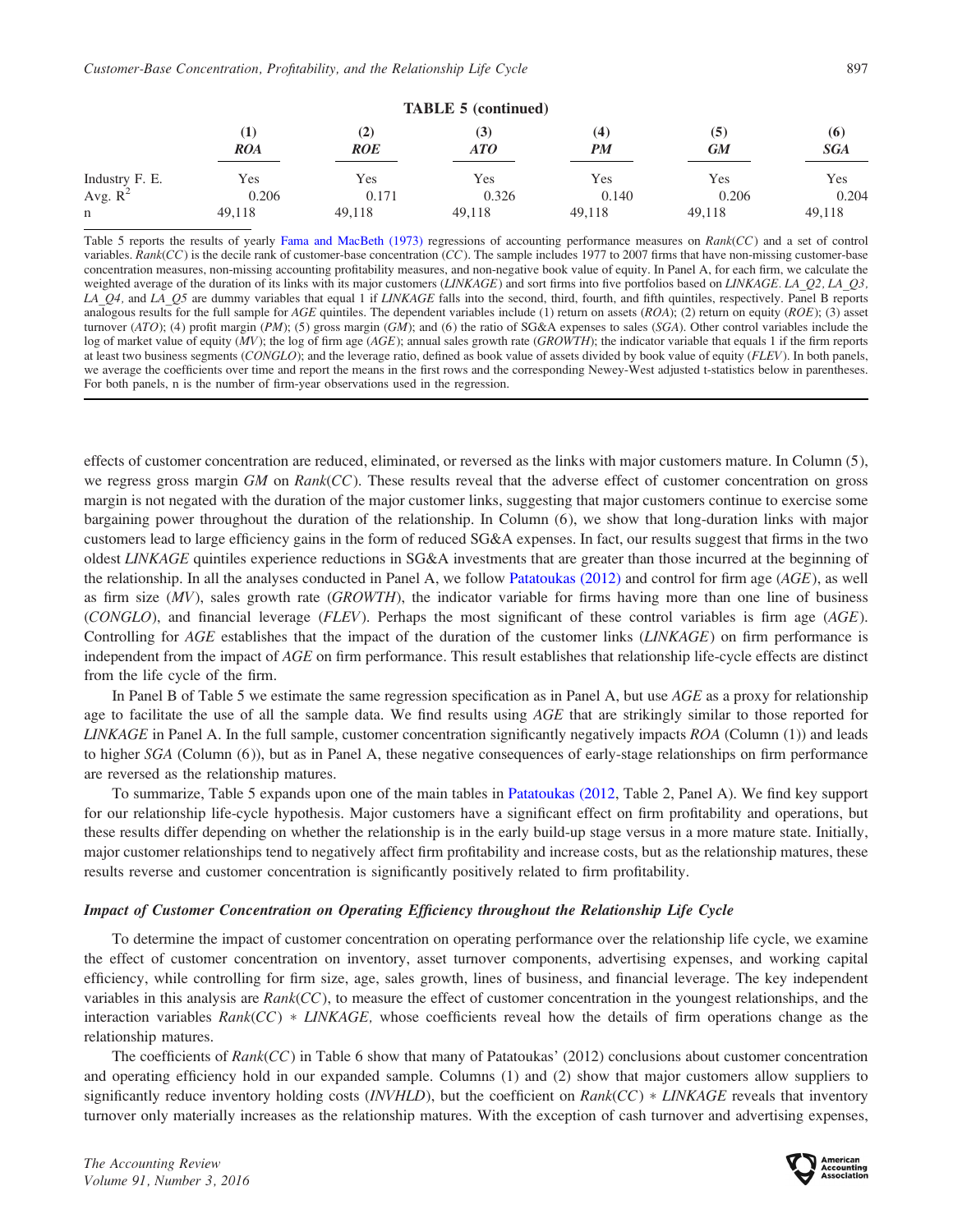| $\widehat{\Xi}$ | $\widehat{\mathbf{c}}$ | ල          | $\widehat{\mathcal{A}}$                                                                                                                                                                                                                                                               | $\widehat{\mathbf{e}}$                                                                                                                                | $\widehat{\bullet}$                                                                                                                                                                                | $\widehat{C}$                                                                                                                                                                                                                      | ම                                                                                                                                                                                                                                                 | ම                                                                                                                                                                                         | $\widehat{\Xi}$                                                                                                                                                                                                                                                                                                                                                                                                                                                                                                                                                                                                                                                                                                                                                                     |
|-----------------|------------------------|------------|---------------------------------------------------------------------------------------------------------------------------------------------------------------------------------------------------------------------------------------------------------------------------------------|-------------------------------------------------------------------------------------------------------------------------------------------------------|----------------------------------------------------------------------------------------------------------------------------------------------------------------------------------------------------|------------------------------------------------------------------------------------------------------------------------------------------------------------------------------------------------------------------------------------|---------------------------------------------------------------------------------------------------------------------------------------------------------------------------------------------------------------------------------------------------|-------------------------------------------------------------------------------------------------------------------------------------------------------------------------------------------|-------------------------------------------------------------------------------------------------------------------------------------------------------------------------------------------------------------------------------------------------------------------------------------------------------------------------------------------------------------------------------------------------------------------------------------------------------------------------------------------------------------------------------------------------------------------------------------------------------------------------------------------------------------------------------------------------------------------------------------------------------------------------------------|
|                 |                        |            |                                                                                                                                                                                                                                                                                       |                                                                                                                                                       |                                                                                                                                                                                                    |                                                                                                                                                                                                                                    |                                                                                                                                                                                                                                                   |                                                                                                                                                                                           |                                                                                                                                                                                                                                                                                                                                                                                                                                                                                                                                                                                                                                                                                                                                                                                     |
| <i>INVHLD</i>   | <b>INNT</b>            | CVBLE<br>Ř | NPP&E                                                                                                                                                                                                                                                                                 | <b>INTANG</b>                                                                                                                                         | CASH                                                                                                                                                                                               | ADVERT                                                                                                                                                                                                                             | DAYS RCVBLE                                                                                                                                                                                                                                       | <b>DAYS_INV7</b>                                                                                                                                                                          | <b>DOUBTFUI</b>                                                                                                                                                                                                                                                                                                                                                                                                                                                                                                                                                                                                                                                                                                                                                                     |
| 0.117           | 29,476                 |            | 18.09                                                                                                                                                                                                                                                                                 |                                                                                                                                                       |                                                                                                                                                                                                    |                                                                                                                                                                                                                                    |                                                                                                                                                                                                                                                   |                                                                                                                                                                                           |                                                                                                                                                                                                                                                                                                                                                                                                                                                                                                                                                                                                                                                                                                                                                                                     |
| (25.50)         | (4.48)                 |            |                                                                                                                                                                                                                                                                                       |                                                                                                                                                       |                                                                                                                                                                                                    |                                                                                                                                                                                                                                    |                                                                                                                                                                                                                                                   |                                                                                                                                                                                           |                                                                                                                                                                                                                                                                                                                                                                                                                                                                                                                                                                                                                                                                                                                                                                                     |
| $-0.032$        | $-2.021$               |            |                                                                                                                                                                                                                                                                                       |                                                                                                                                                       |                                                                                                                                                                                                    |                                                                                                                                                                                                                                    | 20.271                                                                                                                                                                                                                                            |                                                                                                                                                                                           | $\begin{array}{c} 0.052 \\ (5.38) \\ 0.005 \end{array}$                                                                                                                                                                                                                                                                                                                                                                                                                                                                                                                                                                                                                                                                                                                             |
| $(-7.34)$       | $(-0.76)$              |            |                                                                                                                                                                                                                                                                                       |                                                                                                                                                       |                                                                                                                                                                                                    |                                                                                                                                                                                                                                    |                                                                                                                                                                                                                                                   |                                                                                                                                                                                           |                                                                                                                                                                                                                                                                                                                                                                                                                                                                                                                                                                                                                                                                                                                                                                                     |
| 0.008           | 3.011                  |            |                                                                                                                                                                                                                                                                                       |                                                                                                                                                       |                                                                                                                                                                                                    |                                                                                                                                                                                                                                    | $-11.135$                                                                                                                                                                                                                                         |                                                                                                                                                                                           | (1.04)                                                                                                                                                                                                                                                                                                                                                                                                                                                                                                                                                                                                                                                                                                                                                                              |
| (3.40)          | (3.09)                 |            |                                                                                                                                                                                                                                                                                       |                                                                                                                                                       |                                                                                                                                                                                                    |                                                                                                                                                                                                                                    |                                                                                                                                                                                                                                                   |                                                                                                                                                                                           | $(-4.80)$                                                                                                                                                                                                                                                                                                                                                                                                                                                                                                                                                                                                                                                                                                                                                                           |
| $-0.015$        | 0.724                  |            |                                                                                                                                                                                                                                                                                       |                                                                                                                                                       |                                                                                                                                                                                                    |                                                                                                                                                                                                                                    |                                                                                                                                                                                                                                                   |                                                                                                                                                                                           | $-0.004$                                                                                                                                                                                                                                                                                                                                                                                                                                                                                                                                                                                                                                                                                                                                                                            |
| $-24.27$        | (3.27)                 |            |                                                                                                                                                                                                                                                                                       |                                                                                                                                                       |                                                                                                                                                                                                    |                                                                                                                                                                                                                                    |                                                                                                                                                                                                                                                   |                                                                                                                                                                                           | $(-12.61)$                                                                                                                                                                                                                                                                                                                                                                                                                                                                                                                                                                                                                                                                                                                                                                          |
| 0.013           | $-3.385$               |            |                                                                                                                                                                                                                                                                                       |                                                                                                                                                       |                                                                                                                                                                                                    |                                                                                                                                                                                                                                    |                                                                                                                                                                                                                                                   |                                                                                                                                                                                           |                                                                                                                                                                                                                                                                                                                                                                                                                                                                                                                                                                                                                                                                                                                                                                                     |
| (10.62)         | $-4.08$                |            |                                                                                                                                                                                                                                                                                       |                                                                                                                                                       |                                                                                                                                                                                                    |                                                                                                                                                                                                                                    | $(-1.67)$                                                                                                                                                                                                                                         |                                                                                                                                                                                           |                                                                                                                                                                                                                                                                                                                                                                                                                                                                                                                                                                                                                                                                                                                                                                                     |
| 0.003           | 7.581                  |            |                                                                                                                                                                                                                                                                                       |                                                                                                                                                       |                                                                                                                                                                                                    |                                                                                                                                                                                                                                    |                                                                                                                                                                                                                                                   |                                                                                                                                                                                           | $0.000$<br>$(0.28)$<br>$0.000$                                                                                                                                                                                                                                                                                                                                                                                                                                                                                                                                                                                                                                                                                                                                                      |
| (1.58)          | (7.43)                 |            |                                                                                                                                                                                                                                                                                       |                                                                                                                                                       |                                                                                                                                                                                                    |                                                                                                                                                                                                                                    | $(-20.55)$                                                                                                                                                                                                                                        |                                                                                                                                                                                           |                                                                                                                                                                                                                                                                                                                                                                                                                                                                                                                                                                                                                                                                                                                                                                                     |
| 0.001           | $-0.158$               |            |                                                                                                                                                                                                                                                                                       |                                                                                                                                                       |                                                                                                                                                                                                    |                                                                                                                                                                                                                                    |                                                                                                                                                                                                                                                   |                                                                                                                                                                                           |                                                                                                                                                                                                                                                                                                                                                                                                                                                                                                                                                                                                                                                                                                                                                                                     |
| (0.21)          | $(-0.37)$              |            |                                                                                                                                                                                                                                                                                       |                                                                                                                                                       |                                                                                                                                                                                                    |                                                                                                                                                                                                                                    |                                                                                                                                                                                                                                                   |                                                                                                                                                                                           | $\begin{array}{c} (-0.14) \\ -0.002 \\ (-2.25) \\ 0.001 \end{array}$                                                                                                                                                                                                                                                                                                                                                                                                                                                                                                                                                                                                                                                                                                                |
| 0.001           | 0.067                  |            | 0.055                                                                                                                                                                                                                                                                                 |                                                                                                                                                       |                                                                                                                                                                                                    |                                                                                                                                                                                                                                    |                                                                                                                                                                                                                                                   |                                                                                                                                                                                           |                                                                                                                                                                                                                                                                                                                                                                                                                                                                                                                                                                                                                                                                                                                                                                                     |
| (8.01)          | (1.51)                 | (1.57)     | (0.66)                                                                                                                                                                                                                                                                                | (1.32)                                                                                                                                                |                                                                                                                                                                                                    | (0.42)                                                                                                                                                                                                                             | $(-1.28)$                                                                                                                                                                                                                                         |                                                                                                                                                                                           | (2.95)                                                                                                                                                                                                                                                                                                                                                                                                                                                                                                                                                                                                                                                                                                                                                                              |
| Yes             | Yes                    | Yes        | Yes                                                                                                                                                                                                                                                                                   | $\mathbf{Yes}$                                                                                                                                        | Yes                                                                                                                                                                                                | Yes                                                                                                                                                                                                                                | Yes                                                                                                                                                                                                                                               | Yes                                                                                                                                                                                       | Yes                                                                                                                                                                                                                                                                                                                                                                                                                                                                                                                                                                                                                                                                                                                                                                                 |
| 0.469           | 0.310                  | 0.376      | 0.178                                                                                                                                                                                                                                                                                 |                                                                                                                                                       | 0.14                                                                                                                                                                                               |                                                                                                                                                                                                                                    | 0.200                                                                                                                                                                                                                                             | 0.259                                                                                                                                                                                     | 0.171                                                                                                                                                                                                                                                                                                                                                                                                                                                                                                                                                                                                                                                                                                                                                                               |
| 22,160          | 19,201                 | 178<br>22. | 22,303                                                                                                                                                                                                                                                                                | 1.011                                                                                                                                                 | 22,166                                                                                                                                                                                             | 22,311                                                                                                                                                                                                                             | 22,247                                                                                                                                                                                                                                            | 22,160                                                                                                                                                                                    | 16,972                                                                                                                                                                                                                                                                                                                                                                                                                                                                                                                                                                                                                                                                                                                                                                              |
|                 |                        |            |                                                                                                                                                                                                                                                                                       |                                                                                                                                                       |                                                                                                                                                                                                    |                                                                                                                                                                                                                                    |                                                                                                                                                                                                                                                   |                                                                                                                                                                                           |                                                                                                                                                                                                                                                                                                                                                                                                                                                                                                                                                                                                                                                                                                                                                                                     |
|                 |                        |            | $\begin{array}{c} 1.356 \\ 2.88) \\ 0.215 \\ 0.69) \\ 0.016 \end{array}$<br>$\begin{array}{c} (0.35) \\ -0.155 \\ (-1.01) \\ 6.018 \\ 0.042 \\ 0.077) \\ (0.77) \\ 0.072 \end{array}$<br>3.837<br>(9.89)<br>Impact o<br>This table presents Fama and MacBeth (1973) regressions using | $1.598$<br>$(1.65)$<br>$-0.255$<br>$(-0.50)$<br>$(0.44)$<br>$10.104$<br>$(8.55)$<br>$-2.531$<br>$(-2.05)$<br>$-1.327$<br>$(-6.25)$<br>0.267<br>(4.49) | $(3.16)$<br>-46.819<br>(-1.88)<br>9.019<br>(1.06)<br>(45.919<br>45.919<br>(-0.01)<br>(-0.01)<br>(-8.587<br>2.408<br>$(-1.32)$<br>23.179<br>$67.911$<br>(1.52)<br>0.17<br>Asset Turnover Components | $\begin{array}{r} -32.882 \\ (-13.23) \\ 15.530 \\ 0.87) \end{array}$<br>$\begin{array}{r} -6.823 \\ (-3.72) \\ (-0.37) \\ (-0.37) \\ (0.37) \\ (3.78) \\ (3.78) \\ (-1.43) \\ (-1.43) \end{array}$<br>(5.78)<br>(2.96)<br>108.254 | $\begin{array}{r} -0.008 \\ -10.07) \\ 0.000 \\ 0.21) \\ 0.01 \\ 0.01 \\ -0.001 \\ -0.001 \\ \end{array}$<br>$0.000\,$<br>0.009<br>$\begin{array}{c} (0.90) \\ -0.004 \\ \text{--}24.51) \\ \text{--}24.51 \end{array}$<br>(2.07)<br><b>TABLE</b> | 93.644<br>$-30.578$<br>$-5.338$<br>$-2.388$<br>$(-7.94)$<br>-2.034<br>$(-1.68)$<br>-0.163<br>(12.99)<br>$(-4.48)$<br>(5.17)<br>of the Duration of Customer Links on Operating Performance | operating performance. The dependent variables include: (1) INVHLD: the ratio of inventory to the book value of total assets; (2) INVT: inventory turnover; (3) RCVBLE: accounts receivable turnover;<br>(4) NPP&E: net PP&E turnover; (5) INTANG: intangible asset turnover; (6) CASH: cash turnover; (7) ADVERT: advertising expense to sales; (8) DAYS_RCVBLE: days' receivables, measured as the<br>firms with identifiable customers. We analyze the impact of customer concentration and relationship age on the components of firms<br>Working Capital Efficiencies<br>61.902<br>$1.328\n(1.22)\n(1.23)\n(1.23)\n(1.23)\n(1.23)\n(1.24)\n(1.295)\n(1.995)$<br>$-3.978$<br>(-4.73)<br>$6.071$<br>(1.31)<br>-11.447<br>$(-8.08)$<br>$(-5.11)$<br>-0.872<br>$(-1.27)$<br>(7.91) |

ratio of accounts receivable to sales multiplied by 365; (9) DAYS\_INVT: days' inventory, measured as the ratio of inventory to cost of goods sold multiplied by 365; and (10) DOUBTFUL: provisions for doubtful accounts, measured as the ratio of estimated doubtful accounts receivable to total accounts receivable. Rank(CC) is the decile rank of a firm's customer concentration score. Other control variables include the log of market value of equity (MV); the log of firm age (AGE); annual sales growth rate (GROWTH); the indicator variable that equals 1 if the firm reports at least two business segments (CONGLO); the leverage ratio, defined as book value of assets divided by book value of equity (FLEV); and link age (LINKAGE), the weighted average of the duration of the relationships between a firm and its major customers. We average the coefficients over time and report the means in the first rows and the corresponding Newey-West adjusted t-statistics below in parentheses. n is the

ratio of accounts receivable to sales multiplied by 365; (9) DAYS\_INVT: days' inventory, measured as the ratio of inventory to cost of goods sold multiplied by 365; and (10) DOUBTFUL: provisions for doubtful accounts, measured as the ratio of estimated doubtful accounts receivable to total accounts receivable. Rank(CC) is the decile rank of a firm's customer concentration score. Other control

variables include the log of market value of equity (MV); the log of firm age (AGE); annual sales growth rate (GROWTH); the indicator variable that equals 1 if the firm reports at least two business segments (CONGLO); the

between a firm and its major customers. We average the coefficients over time and report the means in the first rows and the corresponding Newey-West adjusted t-statistics below in parentheses. n is the

number of firm-year observations used in the regression.

number of firm-year observations used in the regression.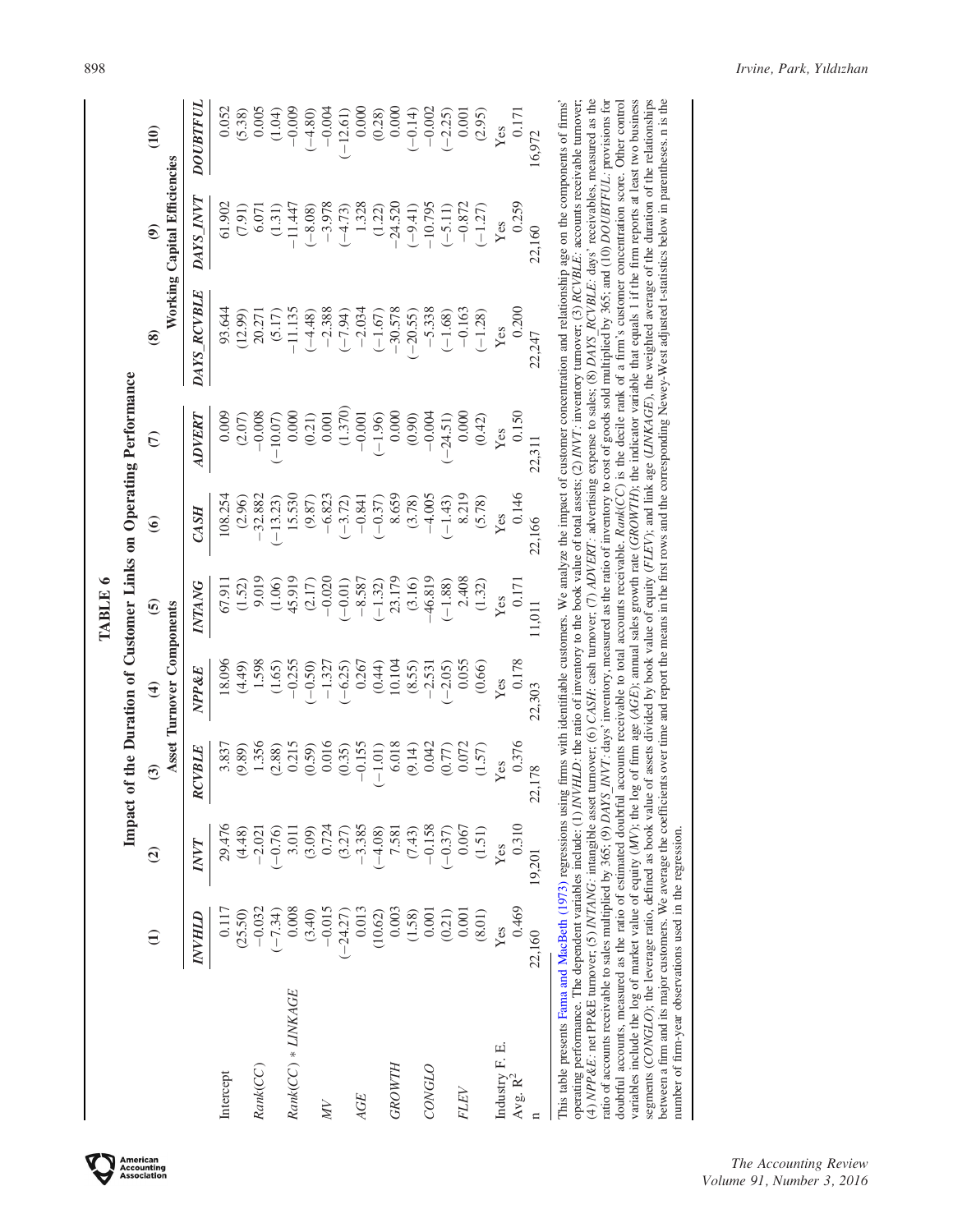the other components of asset turnover are consistent with the contention that customer concentration improves operating efficiency. However, customer concentration has a significantly negative effect on cash turnover.<sup>14</sup>

We see a similar pattern for intangibles turnover in Table 6, Column (5), whereas significantly higher intangibles turnover  $(INTANG)$  is a result associated with increases in  $LINKAGE$ . Columns (3) and (4) reveal that receivables turnover and property, plant, and equipment (PP&E) turnover do not improve along the relationship life cycle. Column (6) shows that cash turnover improves for firms that have long-duration links with their major customers. This suggests that longer-duration links with major customers help build trust between the parties, which leads to more efficient deployment of cash. We observe in Column (7) that while earlier results document relationship life-cycle improvements in SG&A expenses, the same is not true for advertising expenses. The benefits from a reduction in advertising expenditures are present in this sample, but importance of the relationship itself, rather than the relationship duration, appears to be the driving factor. In Columns (8) through (10), we examine the effect of customer concentration on working capital efficiency. The results reveal that all working capital efficiency improvements come with time. As the relationship matures, the ratio of accounts receivable to sales (DAYS\_RCVBLE), the ratio of inventory to cost of goods sold (DAYS INVT), and the provision for doubtful accounts relative to accounts receivable (DOUBTFUL) all decrease.

#### V. IMPACT OF CHANGES IN CUSTOMER CONCENTRATION ON FIRM VALUE AND PERFORMANCE

Our expanded sample of major customers contains many suppliers in the early stages of their relationship life cycle. Such firms tend to invest heavily in customer-specific SG&A expenses and, consequently, have lower return on assets and a greater probability of negative earnings. A powerful test of the valuation conclusions in [Patatoukas \(2012\)](#page-23-0) is to determine whether the market can anticipate the offsetting benefits of major customer relationships that are not yet evident in accounting earnings. In this section, we investigate the valuation implications of changes in customer concentration,  $Rank(\Delta CC)$ . As in [Patatoukas](#page-23-0) [\(2012\)](#page-23-0), we calculate the effects of changes in the rank of customer concentration to better define the direction of causality between customer concentration and firm operating characteristics. To investigate how our relationship life-cycle hypothesis can provide structure to Patatoukas' (2012) intertemporal analysis, we combine two [Patatoukas \(2012\)](#page-23-0) analyses in Table 7, where we estimate the effect of changes in customer concentration rank on contemporaneous and future abnormal returns, as well as future operating performance.

In Column (1) of Panel A of Table 7 we show that contemporaneous buy-and-hold equity returns are positively related to changes in customer concentration,  $Rank(\Delta CC)$ , suggesting that investors believe that increasing reliance on major customers is a positive development for the firm. Abnormal stock returns increase an average of 7.2 percent in the year of the customer concentration increase, a figure very similar to the results in [Patatoukas \(2012\)](#page-23-0) for positive operating margin firms. Given that our sample includes many early-stage business relationships where the firm is more likely to have negative earnings, this result provides strong support of Patatoukas' (2012) general contention that the stock market views increases in major customer relationships as positive events for the firm. In Columns (3) and (4), we find that the market appears to incorporate the valuation impact of customer concentration in the current year; although abnormal returns are positive in year  $t+1$  (relative to the year of customer concentration change), they are not statistically significant.<sup>15</sup> Incorporating life-cycle effects through the interaction coefficient  $Rank(CC) * LINKAGE$  does not materially change this result, although customer concentration increases later in the business relationship tend to have a less positive effect on firm returns in the current year.

To test a causal relation between changes in Rank(CC) and operating performance, we regress next period's changes in  $ROA (\Delta ROA)$  and  $SGA (\Delta SGA)$  on changes in customer concentration and changes in a set of control variables. Our results in Table 7, Panel A, Columns (5) through (8) present these results for the subsequent year  $(t+1)$  in regressions that both exclude (Columns (5) and (7)) and include (Columns (6) and (8)) the interaction variable  $Rank(CC) * LINKAGE$  incorporating relationship life-cycle effects. In Columns  $(5)$  and  $(7)$ , the effect of contemporaneous changes in Rank( $CC$ ) on changes in ROA and SGA are consistent with the static analysis presented earlier: Increases in customer concentration tend to initially decrease ROA and increase SGA expenses. However, once again, we find that life-cycle effects change these results. Columns (6) and (8) report that as the age of the relationship increases, ROA changes increase, and SGA changes decline.<sup>16</sup> These results are consistent with the evidence on customer concentration and firm performance presented earlier; early in the relationship, lifecycle increases in customer concentration lead to both higher selling, general, and administrative costs and lower profitability in



<sup>&</sup>lt;sup>14</sup> We find that cash holdings increase with customer-base concentration. This finding is consistent with high customer concentration firms holding higher precautionary cash balances, which impairs their cash turnover.<br><sup>15</sup> Although they do not address dynamic effects, [Ak and Patatoukas \(2016\)](#page-22-0) provide confirmatory evidence on the association of customer concentration

on contemporaneous valuation.<br><sup>16</sup> [Patatoukas \(2012\)](#page-23-0) also finds a positive relation between changes in customer concentration and changes in ROE. We do not include ROE changes

because the specification in [Patatoukas \(2012\)](#page-23-0) contains no leverage control. When we estimate the Table 8 regressions for changes in ROE with a leverage control variable, the coefficients on changes in customer concentration are insignificantly negative.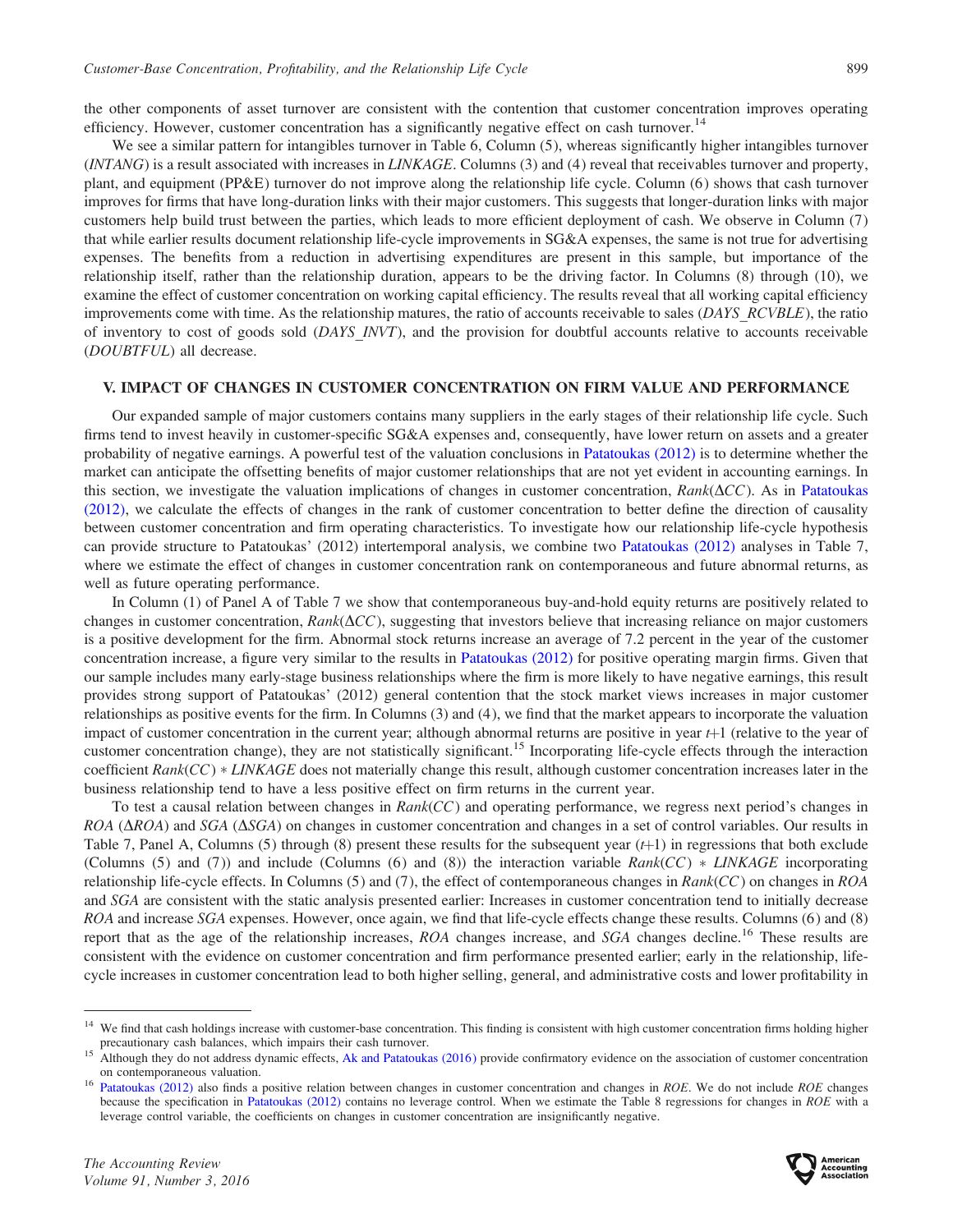$(-3.79)$ 

 $-0.002$ 

 $(-0.63)$ 

 $-0.001$ 

 $(-0.30)$ 

0.042 0.047 0.028

0.023 0.024 0.073

 $(0.97)$   $(1.00)$ 

 $(1.86)$   $(0.71)$ 

 $-0.002$ 

 $(-1.04)$ 

#### Panel A: Change in Customer-Base Concentration, Stock Returns, and Future Performance (1)  $BHAR_t$ (2)  $BHAR_t$ (3)  $BHAR_{t+1}$ (4)  $BHAR_{t+1}$ (5)  $\triangle ROA_{t+1}$ (6)  $\triangle ROA_{t+1}$ (7)  $\Delta SGA_{t+1}$ (8)  $\Delta SGA_{t+1}$ Intercept  $-0.219$  $-0.182$  $-0.077$   $-0.088$  $0.002 -0.036$ 0.0014 0.063  $(-2.36)$   $( (-2.00)$  $(-0.65)$   $(-0.76)$  $(0.22)$   $(-3.26)$  $(0.80)$   $(1.85)$  $Rank_t(\Delta CC)$  0.072 0.086 0.015  $-0.030$  $-0.007$   $-0.012$ 0.012 0.017 0.031  $(3.46)$   $(6.26)$   $(1.38)$  $(-1.63)$  $(-2.22)$   $(-2.56)$  $(6.07)$   $(6.93)$  $Rank_t(\Delta CC) * LINKAGE$  -0.024  $0.024$  0.029 0.004 –  $-0.007$

 $-0.138$  0.052

 $(1.20)$ 

 $-0.002$ 

 $(-0.15)$ 

 $(1.59)$   $(1.82)$   $(-$ 

 $-0.010$ 

 $-0.024$   $0.021$   $-0.023$ 

 $(-12.71)$ 

 $-0.076$   $-0.042$ 

 $(-1.50)$   $(-11.37)$ 

 $(0.78)$   $(-3.02)$ 

 $0.004$   $0.028$   $0.003$   $0.009$   $0.000$   $-$ 

 $(0.23)$   $(1.75)$   $(1.10)$   $(2.77)$   $(0.08)$   $(-$ 

 $-0.009$ 

 $(-4.52)$ 

#### TABLE 7

Impact of Changes in Customer-Base Concentration on Firm Performance

 $(-3.18)$ 

 $(1.35)$   $(1.46)$   $(-0.97)$ 

 $(2.65)$   $(4.43)$   $(0.50)$ 

 $(5.70)$   $(15.20)$   $(-0.23)$ 

 $(1.06)$   $(1.38)$   $(1.06)$   $(-0.87)$ 

 $PM_t$  0.207 0.134 –

 $\Delta ATO_t$  0.290 0.250 -

 $ATO_t$  0.053 0.083 0.010 -

 $\Delta PM_t$  0.049 0.199 0.222 –

# Panel B: Firms with New Major Customer Links Compared to Similar Firms with No Major Customers

Industry F. E. Yes Yes Yes Yes Yes Yes Yes Yes Avg.  $R^2$  0.174 0.207 0.132 0.164 0.120 0.134 0.191 0.207 n 35,488 17,494 31,716 15,603 35,668 17,160 35,419 17,054

|      |             | Sales Growth                   |                                 |                   | Sales $Growth_{t+1}$           |                                 |                   |  |
|------|-------------|--------------------------------|---------------------------------|-------------------|--------------------------------|---------------------------------|-------------------|--|
| Year | $\mathbf n$ | <b>New</b><br><b>Suppliers</b> | <b>Matching</b><br><b>Firms</b> | <b>Difference</b> | <b>New</b><br><b>Suppliers</b> | <b>Matching</b><br><b>Firms</b> | <b>Difference</b> |  |
| 1981 | 79          | 0.238                          | 0.148                           | 0.089             | 0.064                          | 0.029                           | 0.033             |  |
| 1982 | 75          | 0.188                          | 0.077                           | 0.111             | 0.136                          | 0.049                           | 0.111             |  |
| 1983 | 88          | 0.436                          | 0.219                           | 0.231             | 0.244                          | 0.172                           | 0.080             |  |
| 1984 | 91          | 0.238                          | 0.322                           | $-0.084$          | 0.108                          | 0.060                           | 0.051             |  |
| 1985 | 114         | 0.166                          | 0.145                           | 0.020             | 0.132                          | 0.201                           | $-0.074$          |  |
| 1986 | 114         | 0.345                          | 0.170                           | 0.175             | 0.323                          | 0.194                           | 0.205             |  |
| 1987 | 88          | 0.319                          | 0.420                           | $-0.100$          | 0.243                          | 0.119                           | 0.127             |  |
| 1988 | 92          | 0.284                          | 0.172                           | 0.109             | 0.168                          | 0.083                           | 0.096             |  |
| 1989 | 92          | 0.334                          | 0.113                           | 0.221             | 0.170                          | 0.027                           | 0.156             |  |
| 1990 | 93          | 0.292                          | 0.143                           | 0.148             | 0.112                          | 0.050                           | 0.081             |  |
| 1991 | 99          | 0.187                          | 0.077                           | 0.110             | 0.142                          | 0.156                           | $-0.012$          |  |
| 1992 | 123         | 0.219                          | 0.128                           | 0.090             | 0.258                          | 0.236                           | 0.006             |  |
| 1993 | 136         | 0.321                          | 0.094                           | 0.227             | 0.280                          | 0.274                           | 0.032             |  |
| 1994 | 110         | 0.394                          | 0.173                           | 0.181             | 0.304                          | 0.095                           | 0.175             |  |
| 1995 | 120         | 0.400                          | 0.199                           | 0.201             | 0.193                          | 0.204                           | 0.013             |  |
| 1996 | 143         | 0.304                          | 0.231                           | 0.073             | 0.227                          | 0.264                           | 0.016             |  |
| 1997 | 127         | 0.483                          | 0.198                           | 0.285             | 0.263                          | 0.153                           | 0.119             |  |
| 1998 | 174         | 0.300                          | 0.200                           | 0.101             | 0.134                          | 0.138                           | 0.004             |  |
| 1999 | 144         | 0.326                          | 0.210                           | 0.117             | 0.300                          | 0.244                           | 0.041             |  |
| 2000 | 160         | 0.486                          | 0.220                           | 0.305             | 0.093                          | 0.066                           | 0.043             |  |
| 2001 | 141         | 0.165                          | 0.100                           | 0.063             | $-0.030$                       | 0.013                           | $-0.044$          |  |
| 2002 | 177         | 0.045                          | 0.091                           | $-0.046$          | 0.149                          | 0.081                           | 0.058             |  |
| 2003 | 130         | 0.120                          | 0.117                           | 0.003             | 0.272                          | 0.182                           | 0.064             |  |
| 2004 | 114         | 0.274                          | 0.164                           | 0.110             | 0.196                          | 0.182                           | 0.021             |  |
| 2005 | 104         | 0.245                          | 0.125                           | 0.120             | 0.166                          | 0.114                           | 0.042             |  |
| 2006 | 97          | 0.236                          | 0.113                           | 0.131             | 0.210                          | 0.164                           | 0.068             |  |

(continued on next page)



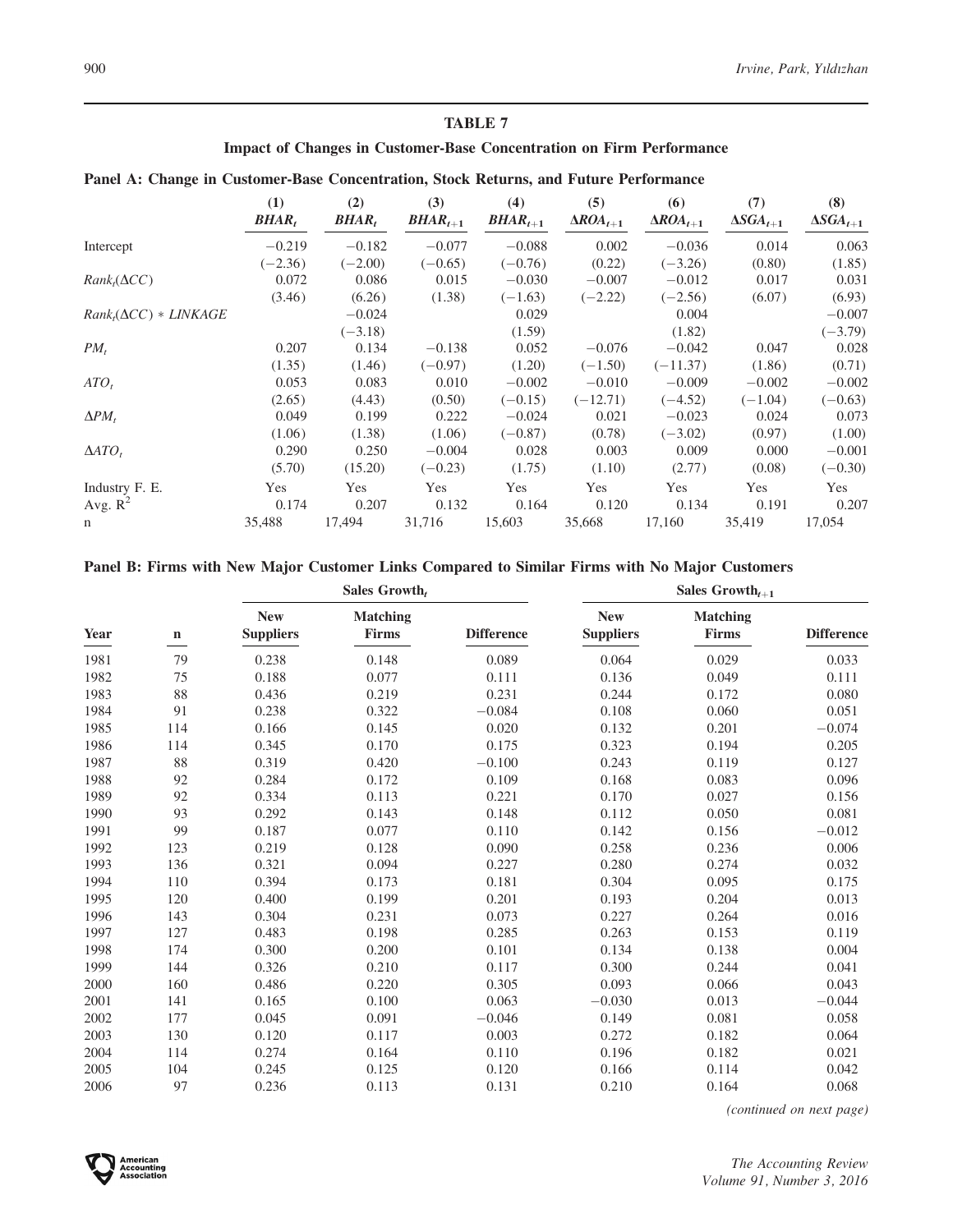|        |    |                                | $1 \Delta D L L$ / (continued) |                   |                                          |                                 |                   |  |
|--------|----|--------------------------------|--------------------------------|-------------------|------------------------------------------|---------------------------------|-------------------|--|
|        |    | Sales Growth,                  |                                |                   | Sales Growth <sub><math>t+1</math></sub> |                                 |                   |  |
| Year   | n  | <b>New</b><br><b>Suppliers</b> | <b>Matching</b><br>Firms       | <b>Difference</b> | <b>New</b><br><b>Suppliers</b>           | <b>Matching</b><br><b>Firms</b> | <b>Difference</b> |  |
| 2007   | 82 | 0.350                          | 0.123                          | 0.226             | 0.204                                    | 0.142                           | 0.062             |  |
| Mean   |    | 0.284                          | 0.169                          | 0.116             | 0.185                                    | 0.138                           | 0.054             |  |
| t-stat |    |                                |                                | (6.15)            |                                          |                                 | (5.03)            |  |

#### TABLE 7 (continued)

Panel A presents [Fama and MacBeth \(1973\)](#page-23-0) regressions of the impact of changes in customer-base concentration on stock returns and future firm performance. The dependent variables are contemporaneous one-year buy-and-hold abnormal return in year  $t$  ( $BHAR_t$ ); future one-year buy-and-hold abnormal return in year t+1 ( $BHAR_{t+1}$ ); and changes in return on assets ( $\Delta ROA_{t+1}$ ) and SG&A expenses ( $\Delta SGA_{t+1}$ ) in year t+1. The decile ranks of the annual change in customer-base concentration and control variables are calculated in year t. We run annual regressions of year t to year  $t \uparrow$  changes in ROA and SGA, as well as BHARs calculated in year t and t+1 on Rank( $\Delta CC$ ), the decile rank of annual change in customer-base concentration from year  $t-1$  to year t, and on year t values of the control variables. Means of annual coefficients are reported in the first rows and the corresponding Newey-West adjusted t-statistics below in parentheses. In Panel B, we compare the future sales growth of firms that recently have acquired their first-ever major customer with a matched sample of firms that have no major customers. At the bottom of Panel B, we average the coefficients over time and report the means in the first row, and the corresponding Newey-West adjusted t-statistics in the row below in parentheses. Link age (LINKAGE) is the weighted average of the duration of the relationships between a firm and its major customers, where the weights are sales shares to each respective customer. Other control variables are profit margin (PM<sub>t</sub>); asset turnover (ATO<sub>t</sub>); annual change in profit margin ( $\Delta PM_t$ ); and annual change in asset turnover ( $\Delta ATO_t$ ). Our sample includes firms from 1977 to 2007. In both panels, n is the number of firm-year observations used in the regression.

the next period. These results support our hypothesis that it is necessary to understand the relationship life cycle in order to interpret the effects of customer concentration on firm profitability.

Panel B of Table 7 attempts to provide an answer to two puzzles suggested by the Panel A results. Why are contemporaneous returns positive when customer concentration increases, and why are initial costs high enough to induce a negative relation between  $Rank(CC)$  and operating performance early in the relationship? We calculate the change in sales for Initial relationships, those years in which a firm acquires its first major customer. To control for confounding characteristics that might influence our results, we match each Initial firm to a firm with no major customers by matching each Initial and comparable firm by firm age, size, book-to-market ratio, and sales growth. We present year-by-year results of Initial firm sales growth, comparable firm sales growth, and calculate the difference. In 25 of the 27 years that we can estimate, Initial firms have higher sales growth than do comparable firms. This advantage averages 11.6 percent for Initial firms (t-statistic  $= 6.41$ ). In the following year, Initial firms average 18.6 percent sales growth, 5.6 percent more than comparable firms. This sales growth evidence reconciles the results observed on contemporaneous returns in Panel A with the evidence presented earlier in the paper. Initiating major customer relationships for the first time produces economically significant sales gains. This increase in cash flow is apparently recognized by the equity investors, who provide the firm with higher contemporaneous returns.

However, the benefits from acquiring a major customer do not immediately become apparent in operating performance. We suggest that the growth in Initial firm sales is economically large and, thus, requires considerable customer-specific investment in the early years of the relationship. These investments are initially costly, but they provide long-term benefits ([Jap](#page-23-0) [and Anderson 2007](#page-23-0)) that eventually improve operating performance and increase profitability.

#### Firm Benefits Along the Relationship Life Cycle

We document that sales increase following the establishment of major customer relationships, but there are other benefits that are more subtle and, thus, become apparent only gradually. Sometimes these benefits reflect difficult-to-measure concepts such as trust or information sharing. This section explores how some of the benefits of major customer relationships deepen over time.

#### Cost of Debt

Large, customer-specific investments early in the relationship life cycle increase operating leverage and the likelihood of negative earnings, but we show that these impairments reverse over time as the major customer relationship matures. In this section, we investigate how the relationship life cycle affects the interaction of the firm with the credit markets. To show this, we first examine the *ex ante* probability of default using the [Altman \(1968\)](#page-22-0) Z-score and the [Ohlson \(1980\)](#page-23-0) O-score. In Panel A of Table 8 we regress both measures of default risk on  $Rank(CC)$  and, as before, we interact  $Rank(CC)$  with the relationship age dummy variables LA\_Q2, LA\_Q3, LA\_Q4, and LA\_Q5 to test if the effect of major customers on the credit market changes as the relationship matures. In several specifications, we also include the set of independent variables used to predict default in the [Campbell, Hilscher, and Szilagyi \(2008\)](#page-23-0) model of default prediction. We include these variables to incorporate advances in

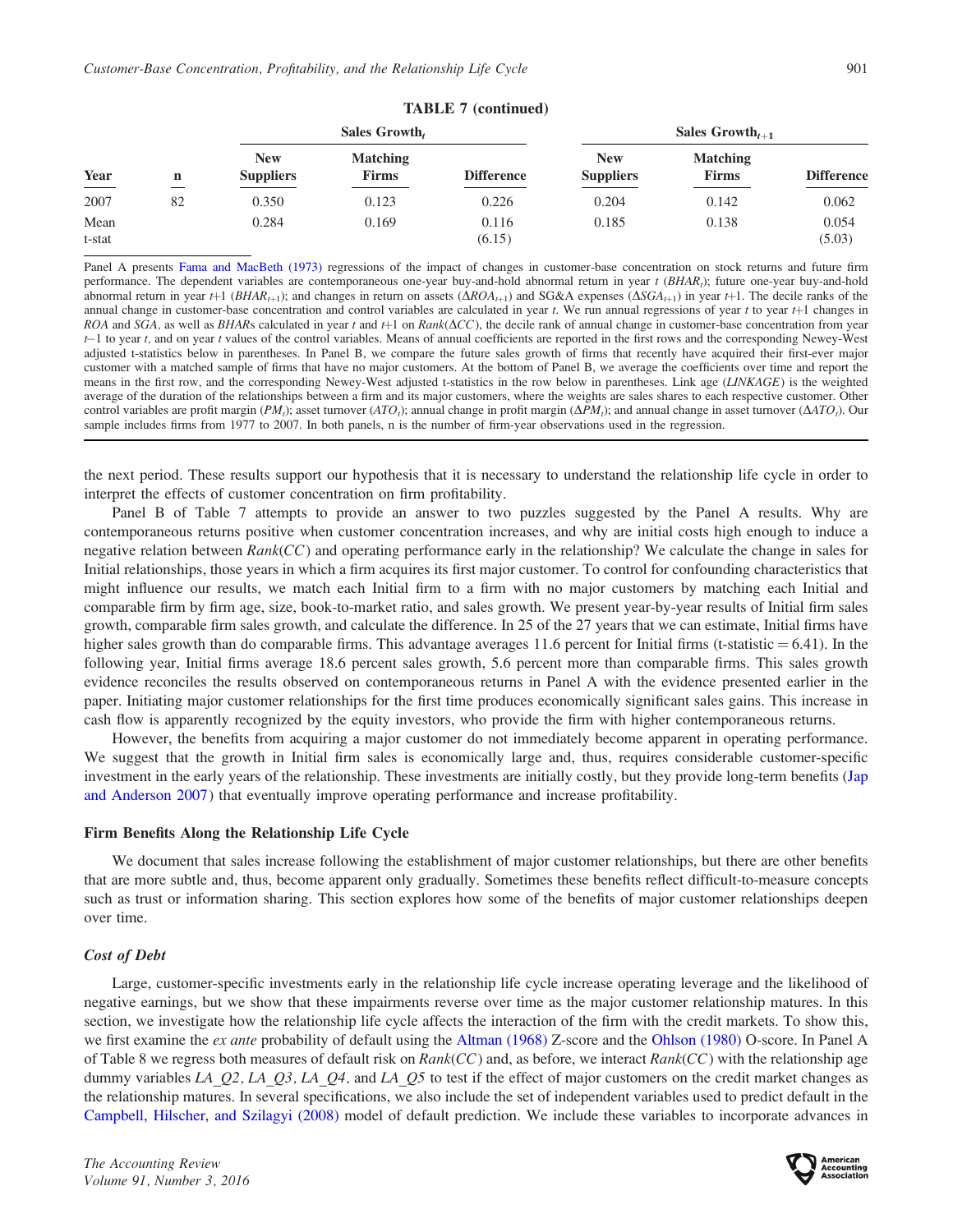Customer-Base Concentration and Credit Risk

# Panel A: Customer-Base Concentration and Credit Risk as Measured by Z-Score and O-Score

|                    | (1)<br>Z-Score | (2)<br>Z-Score | (3)<br>Z-Score | (4)<br>Z-Score | (5)<br>O-Score | (6)<br>O-Score | (7)<br>O-Score | (8)<br>O-Score |
|--------------------|----------------|----------------|----------------|----------------|----------------|----------------|----------------|----------------|
| Intercept          | $-2.390$       | $-3.342$       | $-2.045$       | $-4.530$       | $-1.516$       | $-5.729$       | $-1.600$       | $-5.487$       |
|                    | $(-8.80)$      | $(-10.97)$     | $(-6.69)$      | $(-6.33)$      | $(-13.26)$     | $(-24.59)$     | $(-13.75)$     | $(-26.29)$     |
| Rank(CC)           | $-2.565$       | $-0.711$       | $-4.200$       | $-1.170$       | 0.359          | 0.098          | 0.640          | 0.160          |
|                    | $(-7.09)$      | $(-3.05)$      | $(-7.52)$      | $(-4.68)$      | (8.94)         | (4.18)         | (12.13)        | (10.21)        |
| $Rank(CC) * LA$ Q2 |                |                | 0.198          | 0.247          |                |                | $-0.179$       | $-0.032$       |
|                    |                |                | (1.32)         | (1.61)         |                |                | $(-3.22)$      | $(-1.47)$      |
| $Rank(CC) * LA$ Q3 |                |                | 0.869          | 0.273          |                |                | $-0.246$       | $-0.047$       |
|                    |                |                | (5.94)         | (3.18)         |                |                | $(-5.60)$      | $(-1.09)$      |
| $Rank(CC)*LA$ Q4   |                |                | 1.672          | 0.303          |                |                | $-0.316$       | $-0.097$       |
|                    |                |                | (4.52)         | (2.37)         |                |                | $(-8.67)$      | $(-3.84)$      |
| $Rank(CC) * LA$ Q5 |                |                | 2.901          | 0.320          |                |                | $-0.405$       | $-0.063$       |
|                    |                |                | (6.60)         | (5.34)         |                |                | $(-14.00)$     | $(-1.69)$      |
| CASHMTA            |                | $-3.286$       |                | $-2.451$       |                | $-1.647$       |                | $-1.692$       |
|                    |                | $(-4.83)$      |                | $(-3.03)$      |                | $(-22.32)$     |                | $(-20.22)$     |
| <b>EXRET</b>       |                | $-0.469$       |                | $-0.375$       |                | 0.076          |                | 0.078          |
|                    |                | $(-2.46)$      |                | $(-1.06)$      |                | (4.08)         |                | (2.25)         |
| MB                 |                | $-0.638$       |                | $-0.630$       |                | 0.038          |                | 0.026          |
|                    |                | $(-5.56)$      |                | $(-6.32)$      |                | (7.73)         |                | (3.77)         |
| <b>NIMTA</b>       |                | $-0.578$       |                | $-2.786$       |                | $-29.165$      |                | $-29.181$      |
|                    |                | $(-0.09)$      |                | $(-0.44)$      |                | $(-33.75)$     |                | $(-33.90)$     |
| <b>RSIZE</b>       |                | 0.027          |                | 0.008          |                | $-0.368$       |                | $-0.365$       |
|                    |                | (0.86)         |                | (0.19)         |                | $(-91.06)$     |                | $(-119.21)$    |
| <b>SIGMA</b>       |                | $-0.350$       |                | $-0.191$       |                | $-0.056$       |                | $-0.082$       |
|                    |                | $(-1.53)$      |                | $(-1.02)$      |                | $(-1.33)$      |                | $(-2.14)$      |
| <b>TLMTA</b>       |                | 10.230         |                | 10.488         |                | 1.606          |                | 1.598          |
|                    |                | (10.98)        |                | (8.93)         |                | (77.52)        |                | (65.89)        |
| Industry F. E.     | N <sub>0</sub> | Yes            | No             | Yes            | No             | Yes            | N <sub>o</sub> | Yes            |
| Avg. $R^2$         | 0.034          | 0.595          | 0.074          | 0.620          | 0.012          | 0.791          | 0.024          | 0.806          |
| n                  | 41,224         | 41,224         | 19,310         | 19,310         | 48,310         | 48,310         | 22,516         | 22,516         |

### Panel B: Customer-Base Concentration and Bank Loan Spreads

|                    | (1)<br><b>SPREAD</b> | (2)<br><b>SPREAD</b> | (3)<br><b>SPREAD</b> | (4)<br><b>SPREAD</b> |
|--------------------|----------------------|----------------------|----------------------|----------------------|
| Intercept          | 4.927                | 7.290                | 4.762                | 7.392                |
|                    | (112.12)             | (30.67)              | (95.56)              | (32.17)              |
| Rank(CC)           | 0.303                | 0.055                | 0.740                | 0.111                |
|                    | (12.07)              | (2.70)               | (9.62)               | (3.40)               |
| $Rank(CC)*LA$ Q2   |                      |                      | $-0.165$             | $-0.107$             |
|                    |                      |                      | $(-2.08)$            | $(-2.07)$            |
| $Rank(CC) * LA$ Q3 |                      |                      | $-0.199$             | $-0.141$             |
|                    |                      |                      | $(-2.07)$            | $(-2.77)$            |
| $Rank(CC)*LA$ Q4   |                      |                      | $-0.216$             | $-0.114$             |
|                    |                      |                      | $(-3.73)$            | $(-2.82)$            |
| $Rank(CC)*LA$ Q5   |                      |                      | $-0.529$             | $-0.210$             |
|                    |                      |                      | $(-4.77)$            | $(-4.04)$            |
| AT                 |                      | $-0.114$             |                      | $-0.125$             |
|                    |                      | $(-7.14)$            |                      | $(-5.59)$            |

(continued on next page)

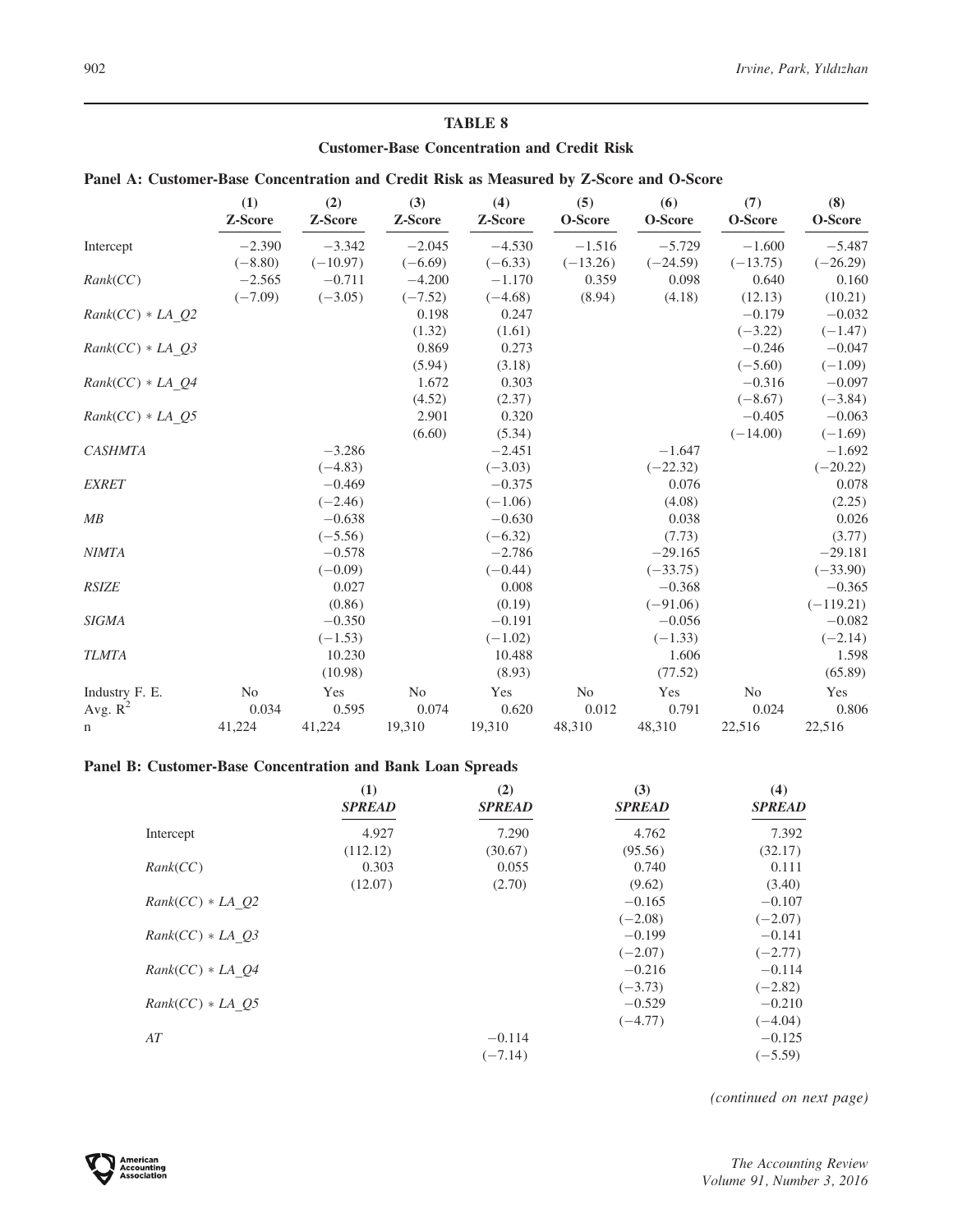| <b>TABLE 8 (continued)</b> |                      |                      |                      |                      |  |  |  |  |
|----------------------------|----------------------|----------------------|----------------------|----------------------|--|--|--|--|
|                            | (1)<br><b>SPREAD</b> | (2)<br><b>SPREAD</b> | (3)<br><b>SPREAD</b> | (4)<br><b>SPREAD</b> |  |  |  |  |
| <b>TLTA</b>                |                      | 0.673                |                      | 0.584                |  |  |  |  |
|                            |                      | (13.98)              |                      | (11.12)              |  |  |  |  |
| <b>RETVAR</b>              |                      | 0.002                |                      | 0.002                |  |  |  |  |
|                            |                      | (4.92)               |                      | (4.59)               |  |  |  |  |
| <b>MATURITY</b>            |                      | $-0.002$             |                      | $-0.003$             |  |  |  |  |
|                            |                      | $(-0.10)$            |                      | $(-0.16)$            |  |  |  |  |
| <b>LOANAMT</b>             |                      | $-0.105$             |                      | $-0.101$             |  |  |  |  |
|                            |                      | $(-10.17)$           |                      | $(-8.10)$            |  |  |  |  |
| RF                         |                      | $-0.071$             |                      | $-0.077$             |  |  |  |  |
|                            |                      | $(-6.21)$            |                      | $(-5.04)$            |  |  |  |  |
| DEF                        |                      | 0.266                |                      | 0.254                |  |  |  |  |
|                            |                      | (3.28)               |                      | (2.47)               |  |  |  |  |
| <b>TERM</b>                |                      | $-0.050$             |                      | $-0.066$             |  |  |  |  |
|                            |                      | $(-2.13)$            |                      | $(-2.56)$            |  |  |  |  |
| <i>VIX</i>                 |                      | 0.003                |                      | 0.004                |  |  |  |  |
|                            |                      | (1.25)               |                      | (1.50)               |  |  |  |  |
| Rating F. E.               | N <sub>o</sub>       | Yes                  | No                   | Yes                  |  |  |  |  |
| $R^2$                      | 0.014                | 0.534                | 0.042                | 0.603                |  |  |  |  |
| $\mathbf n$                | 10,075               | 10,075               | 4,785                | 4,785                |  |  |  |  |

Table 8 reports results for [Fama and MacBeth \(1973\)](#page-23-0) regressions of the impact of customer concentration on credit risk. In Panel A, the dependent variable used in Columns (1)–(4) is [Altman's \(1968\)](#page-22-0) Z-score, while in Columns (5)–(8), we use [Ohlson's \(1980\)](#page-23-0) O-score. Control variables for Panel A include  $Rank(CC)$ , the decile rank of customer concentration; leverage (TLMTA); scaled net income (NIMTA); the standard deviation of the daily stock returns over the past three months (SIGMA); market-to-book ratio (MB); a firm's relative size to the S&P 500 index (RSIZE); a firm's cash holdings to its market value of assets  $(CASHMTA)$ ; and the average of monthly log excess returns  $(EXRET)$ , calculated as in [Campbell et al. \(2008\).](#page-23-0) Coefficient averages are reported with corresponding Newey-West adjusted t-statistics in parentheses below. n is the number of firm-year observations used in the regression. In Panel B, we run annual loan-level cross-sectional regressions of the log of bank loan spreads (SPREAD) on Rank(CC); the log of total assets (AT); leverage (TLTA); equity return volatility (RETVAR); the log of loan maturity (MATURITY); the log of loan amount issued (LOANAMT); risk-free rate (RF); default (*DEF*); and term (*TERM*) factors; and the implied volatility of the S&P 500 index (*VIX*). Firms are sorted into five portfolios based on the average age of their customer relationships (LINKAGE). LA\_Q2, LA\_Q3, LA\_Q4, and LA\_Q5 are dummy variables that equal 1 if LINKAGE falls into a particular quintile. n is the number of bank loan issuances used in the regression, and t-statistics are reported in the rows below regression coefficients in parentheses.

default prediction since the Z-score and the O-score were originally developed. The tendency of early-stage relationships to induce negative earnings in supplier firms is apparent in the significant coefficients on  $Rank(CC)$  estimates the baseline effect of customer concentration for firms in the youngest major customer relationship. In all eight specifications, we find that customer concentration significantly impairs both the Z-score and the O-score. In Columns (3), (4), (7), and (8), we include the relationship age dummy variables and find that as the relationship matures, both measures of credit risk improve significantly. Although the coefficients on the interactive dummy variables LA\_Q2, LA\_Q3, LA\_Q4, and LA\_Q5 do not always reject the null individually, a joint F-test reveals that as a group, the coefficients reject the null of no effect in both Column (4)  $(p = 0.018)$  and Column (8) ( $p = 0.001$ ). The F-test shows that the relationship age covariates do have a significant effect on both the Z-score and the O-score measures of credit risk.

Table 8, Panel B uses data on bank loan spreads from DealScan from 1982–2007 to estimate whether the reductions in the probability of default along the relationship life cycle are reflected in the costs of actual loans that were completed and offered to investors.<sup>17</sup> Using data on up to 10,075 loans that were available for our sample of firms, we find results that are consistent with the results on accounting measures of credit risk in Panel A. In Columns (1) and (2), we find that customer concentration significantly increases bank loan spreads on completed transactions; the Rank(CC) coefficient is positive and significant in all four regression specifications. However, when we analyze 4,785 transactions where data on LINKAGE are available, we find that relationship life-cycle effects confound a simple monotonic explanation for the relation between customer concentration and the cost of debt. Specifically, as the relationships mature and customer-specific investments fall, bank loan spreads



<sup>&</sup>lt;sup>17</sup> We thank an anonymous referee for this suggestion.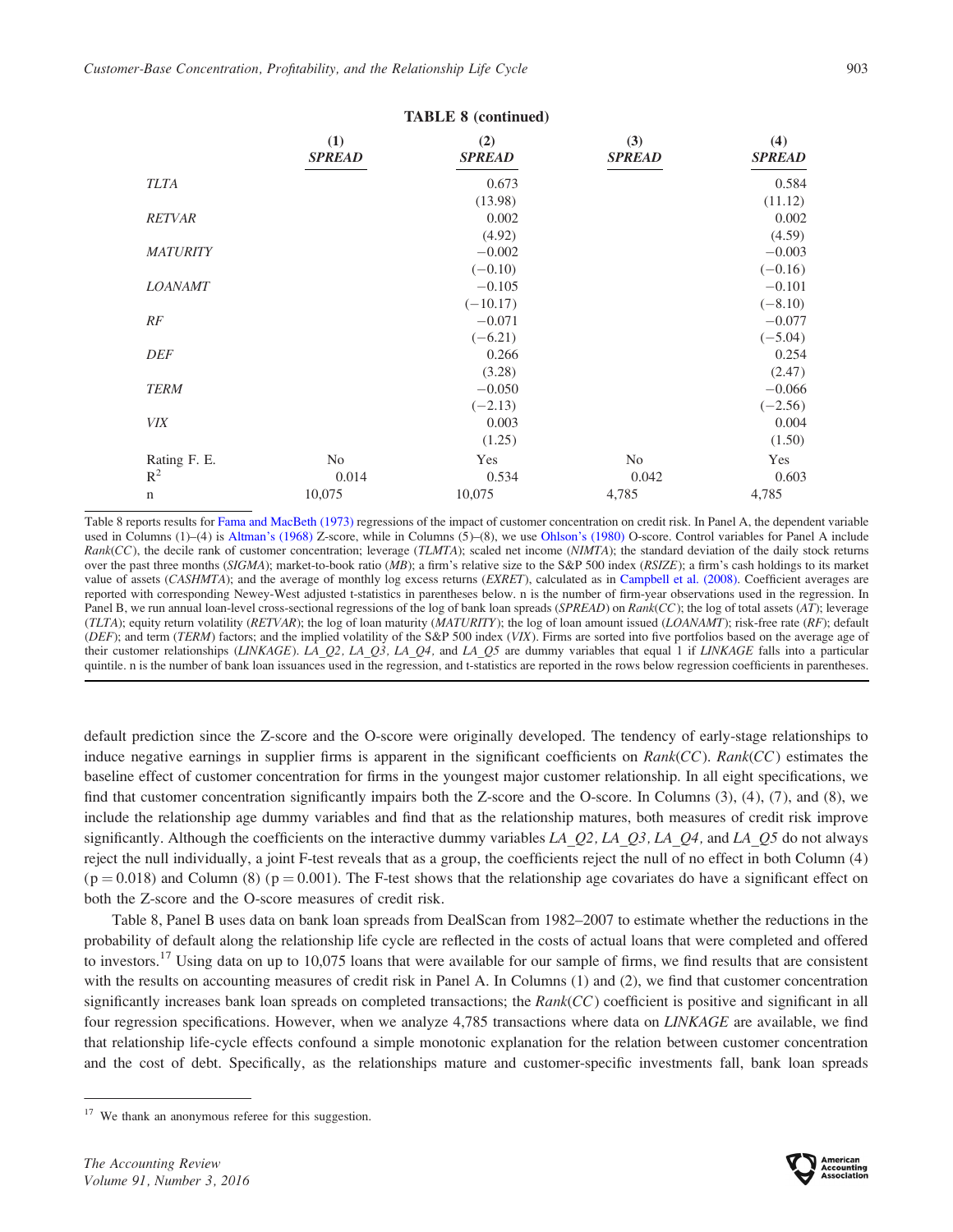significantly decline. These results outline the importance of the relationship life cycle in understanding the impact of customer concentration in the credit markets.

#### Innovation

Since [Dwyer et al. \(1987\)](#page-23-0), the ability of firms to share information about processes and technology has been seen as a key driver of value in major customer relationships. However, information sharing is inherently difficult to measure, so little empirical evidence on information sharing as a driver of relationship value exists. We attempt to fill this gap by drawing on the innovation literature to determine whether information sharing improves as the relationship matures. The innovation literature recently introduced patents and patent citation analysis as a key measure of innovative output, rather than the traditional input measure of research and development expenses ([Kogan, Papanikolaou, Seru, and Stoffman 2014;](#page-23-0) [Hirshleifer, Hsu, and Li](#page-23-0) [2013;](#page-23-0) [Chemmanur, Loutskina, and Tian 2014](#page-23-0)).

We follow this literature and examine the research and development (R&D) productivity of firms in major customer relationships by analyzing both the total number of new patents issued by the firm (PATENTS) and the number of new firm patents that cite at least one patent belonging to their major customers (RELATEDPATENTS). The total number of new patents measures the research and development productivity of the firm, while the number of patent citations belonging to major customers measures the effectiveness of direct information sharing in major customer relationships. These data enable us to determine whether there is information sharing in crucial patentable technology associated with major customer relationships and whether this information sharing improves as the relationship matures. The key independent variables in this analysis capture the innovative activity of major customers. CustNewPatents measures the recent success of major customers in issuing patents, and *CustTotalPatents* records major customer's total patent activity over the last 20 years. We interact both of these variables with LINKAGE to determine whether the major customer's patent activity significantly affects the innovative activity of the firm as the relationship matures. We expect that as the relationship matures, trust between the parties increases, and the firm is more likely to benefit from the sharing of information about customer technological innovation. The regression specifications in Table 9 also control for the firm's cumulative R&D expenses  $(R&D)$ , firm size  $(MV)$ , firm growth opportunities (BTM), and firm leverage (LEVERAGE).

The results of our patent analysis in Table 9 provide significant evidence of information sharing in major customer relationships. In Column (1), the regression results show that the recent research productivity of major customers, as measured by CustNewPatents, is significantly positively related to the patent activity of the firm. Column (2), using the interaction variable LINKAGE, finds that relationship age is the driving factor in these technology spillovers. The results show that the patent activity of the firm significantly increases over the relationship life cycle. The long-term nature of the relationship facilitates the information sharing that benefits the firm's R&D productivity. Columns (3) and (4) document that the firm benefits from the customer's full patent portfolio and that information sharing is not limited to recent customer innovation.

Columns (5) through (8) of Table 9 investigate the direct link between the  $R&D$  productivity of firms and the  $R&D$ productivity of their major customers by regressing the number of new firm patents that directly cite at least one patent belonging to their major customers (RELATEDPATENTS). In all four regressions, the number of patents issued by the major customer significantly contributes to the patent activity of the firm. In these regressions, the coefficient on the interaction variable LINKAGE reveals that these information transfers significantly increase over the relationship life cycle. These results present powerful and new evidence of technology transfers in major customer relationships. These technology transfers significantly increase as the relationship matures, presumably as the parties generate greater trust in each other through continued interactions, and contribute to the value that major customer relationships create for the firm.

#### VI. CONCLUSION

All supplier firms face the dilemma of whether to cater to a few dominant customers or seek a more diversified customer base. Research since [Galbraith \(1952\)](#page-23-0) suggests that major customers are threats to firms' operating profits because, as important customers with significant bargaining power, they can demand price discounts and other concessions from suppliers. [Patatoukas \(2012\)](#page-23-0) challenges this view by creating a firm-specific measure of customer concentration and documenting that profitable firms with high customer concentration benefit from customer-specific investments through improved operating efficiencies and reduced SG&A expenses.

This paper uses a recently expanded dataset of sales to major customers to study the economics of supplier firms. We outline a relationship life-cycle hypothesis to investigate when customer concentration improves profitability rather than whether customer concentration improves profitability. We develop a relationship life-cycle hypothesis wherein firms early in the relationship life cycle face significant operating risks. These risks arise because establishing and maintaining relationships with major customers requires large, fixed investments early in the relationship. As the relationship matures, these costs decline and firms are able to benefit from many of the operating efficiencies documented in [Patatoukas \(2012\)](#page-23-0).

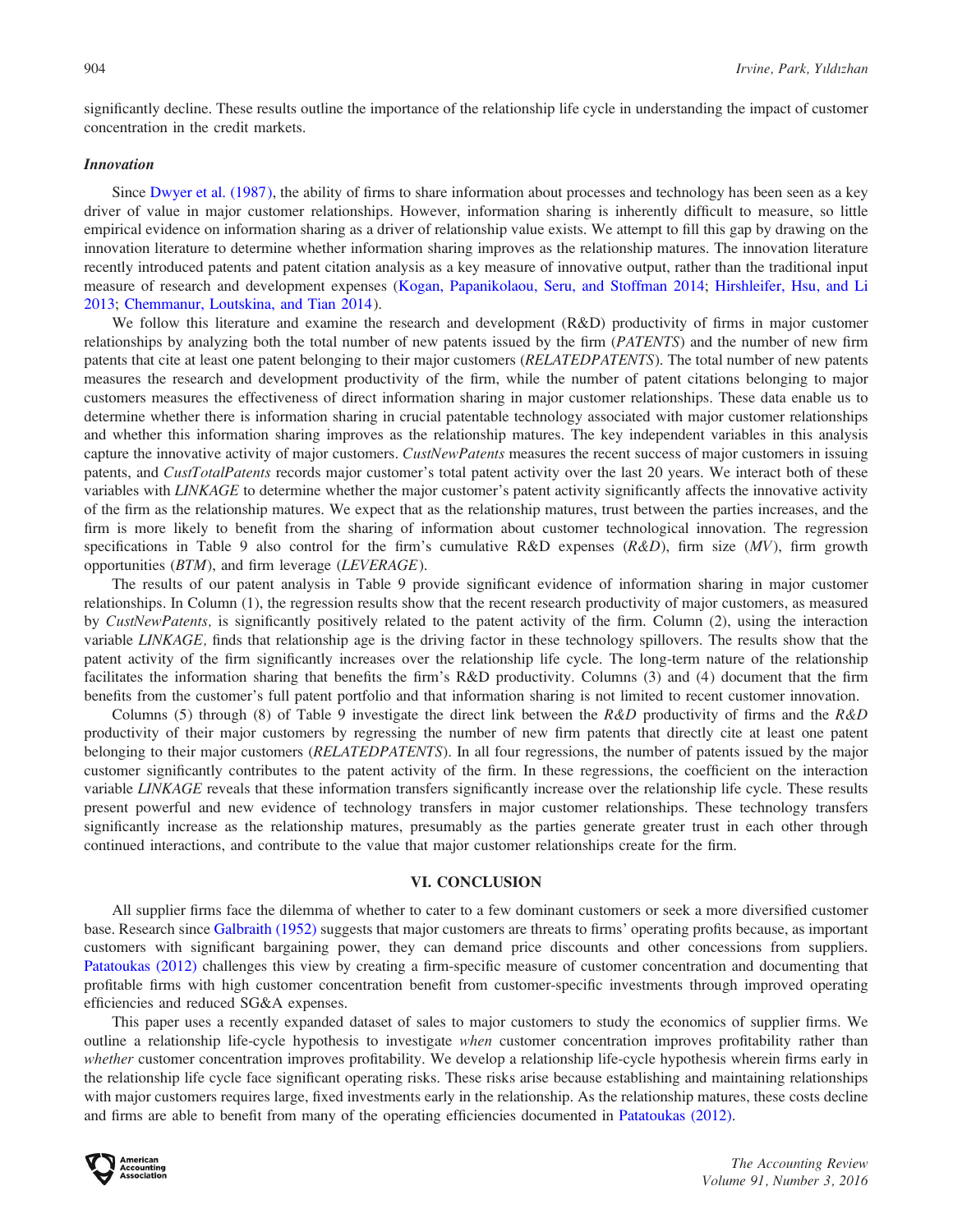<span id="page-22-0"></span>

| Impact of Customers' Innovativeness on Firm Innovation over the Relationship Life Cycle |           |           |                        |           |           |           |                               |           |  |
|-----------------------------------------------------------------------------------------|-----------|-----------|------------------------|-----------|-----------|-----------|-------------------------------|-----------|--|
|                                                                                         | (1)       | (2)       | (3)<br>$PATENTS_{t+1}$ | (4)       | (5)       | (6)       | (7)<br>$RELATEDPATENTS_{t+1}$ | (8)       |  |
| Intercept                                                                               | $-0.754$  | $-0.733$  | $-0.761$               | $-0.743$  | $-0.446$  | $-0.423$  | $-0.452$                      | $-0.432$  |  |
|                                                                                         | $(-3.07)$ | $(-3.02)$ | $(-3.06)$              | $(-3.02)$ | $(-3.19)$ | $(-3.17)$ | $(-3.11)$                     | $(-3.10)$ |  |
| <b>CustNewPatents</b>                                                                   | 0.074     | 0.019     |                        |           | 0.17      | 0.119     |                               |           |  |
|                                                                                         | (6.71)    | (1.10)    |                        |           | (3.10)    | (2.68)    |                               |           |  |
| CustNewPatents * LINKAGE                                                                |           | 0.044     |                        |           |           | 0.041     |                               |           |  |
|                                                                                         |           | (2.51)    |                        |           |           | (2.66)    |                               |           |  |
| CustTotalPatents                                                                        |           |           | 0.077                  | 0.031     |           |           | 0.161                         | 0.118     |  |
|                                                                                         |           |           | (8.82)                 | (1.56)    |           |           | (2.98)                        | (2.71)    |  |
| CustTotalPatents * LINKAGE                                                              |           |           |                        | 0.038     |           |           |                               | 0.034     |  |
|                                                                                         |           |           |                        | (2.28)    |           |           |                               | (2.57)    |  |
| R&D                                                                                     | 0.326     | 0.326     | 0.327                  | 0.327     | 0.123     | 0.122     | 0.124                         | 0.124     |  |
|                                                                                         | (26.86)   | (27.14)   | (26.40)                | (26.65)   | (16.55)   | (16.44)   | (16.49)                       | (16.39)   |  |
| MV                                                                                      | 0.163     | 0.161     | 0.163                  | 0.161     | 0.054     | 0.052     | 0.054                         | 0.052     |  |
|                                                                                         | (9.34)    | (8.92)    | (9.35)                 | (8.91)    | (5.13)    | (5.18)    | (5.14)                        | (5.22)    |  |
| <b>BTM</b>                                                                              | 0.085     | 0.078     | 0.084                  | 0.077     | 0.039     | 0.034     | 0.039                         | 0.034     |  |
|                                                                                         | (11.68)   | (9.90)    | (11.64)                | (9.96)    | (3.58)    | (3.41)    | (3.56)                        | (3.42)    |  |
| <b>LEVERAGE</b>                                                                         | 0.073     | 0.069     | 0.071                  | 0.067     | 0.032     | 0.028     | 0.031                         | 0.027     |  |
|                                                                                         | (4.30)    | (4.25)    | (4.12)                 | (4.00)    | (2.61)    | (2.49)    | (2.69)                        | (2.59)    |  |
| Industry F. E.                                                                          | Yes       | Yes       | Yes                    | Yes       | Yes       | Yes       | Yes                           | Yes       |  |
| Avg. $R^2$                                                                              | 0.555     | 0.556     | 0.555                  | 0.556     | 0.340     | 0.343     | 0.336                         | 0.339     |  |
| n                                                                                       | 19,419    | 19,419    | 19,419                 | 19,419    | 19,419    | 19,419    | 19,419                        | 19,419    |  |

Table 9 reports [Fama and MacBeth \(1973\)](#page-23-0) regression results. In Columns (1) to (4), the dependent variable measures the research and development productivity of the firm as the log of 1 plus the number of new patents filed by the firm in year  $t+1$  (PATENTS<sub>t+1</sub>). In Columns (5) to (8), the dependent variable, RELATEDPATENTS<sub>t+1</sub>, is log of 1 plus the number of new patents granted to the firm that cite at least one patent belonging to its major customers. CustNewPatents is the weighted average of major customers' R&D productivity ranks, where each customer is ranked in its industry based on the number of new patents granted to it in year t. CustTotalPatents is the weighted average of major customers' R&D productivity, where each customer is ranked in its industry based on the total number of patents granted to it over the last 20 years. For both measures, the weights are sales shares to each customer. All control variables are measured in year t. LINKAGE is the weighted average of the duration of the links between the firm and its major customers;  $R&D$  is the log of accumulated R&D spending of the firm over years  $t-4$  to t; MV is the log of market capitalization; BTM is the log of the book-to-market ratio; and LEVERAGE is the log of 1 plus the total liabilities scaled by total assets. We average the coefficients over time and report the means in the first rows and the corresponding Newey-West adjusted t-statistics in the rows below in parentheses. n reports the number of firm-year observations used in the regressions.

Thus, customer concentration brings significant costs and benefits to the firm. Identifying these costs and benefits over the full range of the relationship life cycle allows us to reconcile conventional wisdom, which views major customers as a threat to firm profitability, with Patatoukas' (2012) results.

#### **REFERENCES**

Ak, B. K., and P. Patatoukas. 2016. Customer-base concentration and inventory efficiencies: Evidence from the manufacturing sector. [Production and Operations Management](dx.doi.org/10.1111/poms.12417) 25 (2): 258–272.

Altman, E. 1968. Financial ratios, discriminant analysis and the prediction of corporate bankruptcy. [Journal of Finance](dx.doi.org/10.1111/j.1540-6261.1968.tb00843.x) 23: 589–609.

- Anderson, M., R. Banker, and S. Janakiraman. 2003. Are selling, general and administrative costs "sticky"? [Journal of Accounting](dx.doi.org/10.1111/1475-679X.00095) [Research](dx.doi.org/10.1111/1475-679X.00095) 41 (1): 47–63.
- Anthony, J., and K. Ramesh. 1992. Association between accounting performance measures and stock prices. Journal of Accounting Research 15: 203–227.
- Balakrishnan, R., T. Linsmeier, and M. Venkatachalam. 1996. Financial benefits from JIT adoption: Effects of customer concentration and cost structure. The Accounting Review 71 (2): 183–205.

Banker, R., D. Byzalov, and J. Plehn-Dujowich. 2014. Demand uncertainty and cost behavior. [The Accounting Review](dx.doi.org/10.2308/accr-50661) 89 (3): 839–865.

Baumgarten, D., U. Bonenkamp, and C. Homburg. 2010. The information content of the SG&A ratio. [Journal of Management](dx.doi.org/10.2308/jmar.2010.22.1.1) [Accounting Research](dx.doi.org/10.2308/jmar.2010.22.1.1) 22 (1): 1–22.